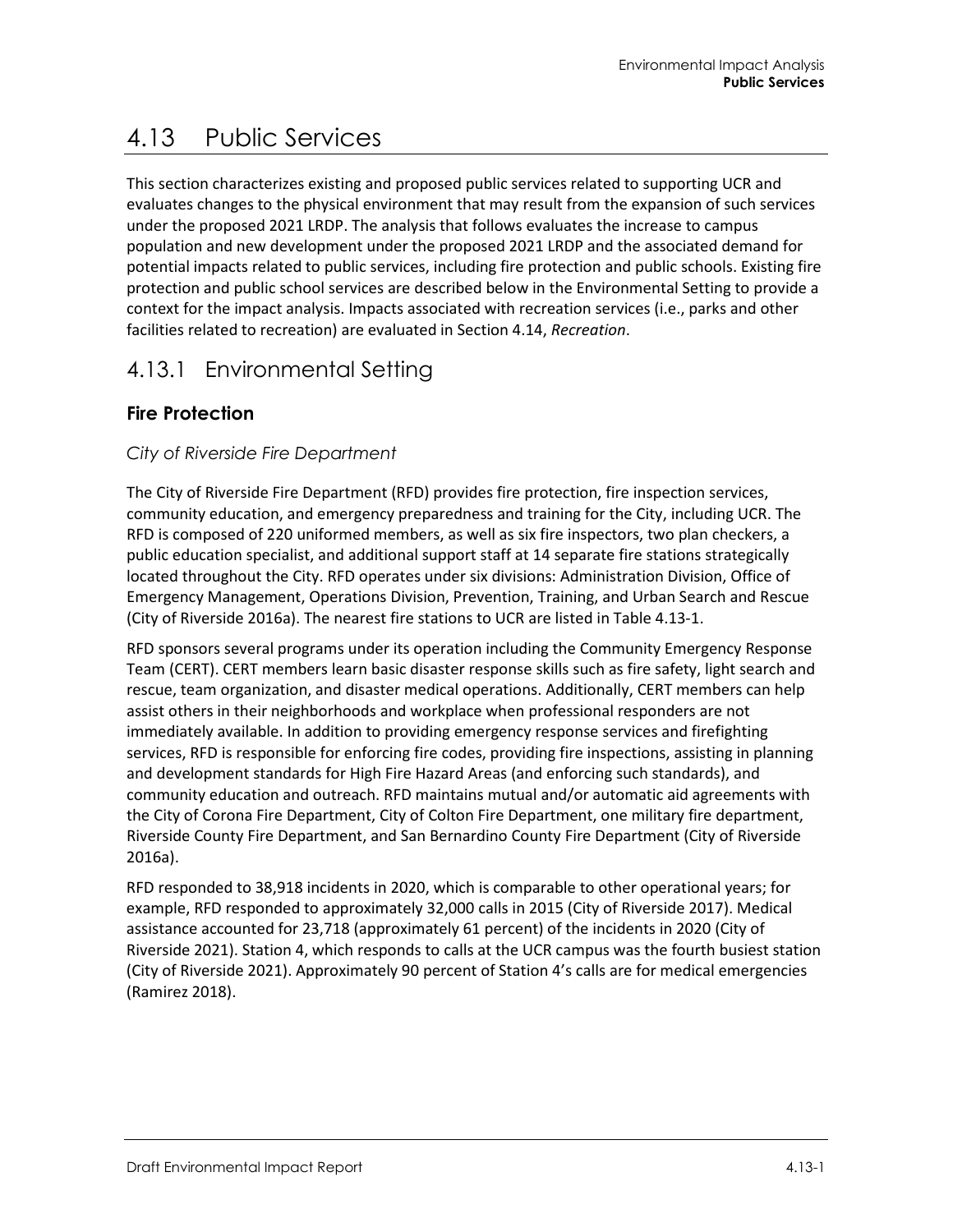<span id="page-1-0"></span>

| Table 4.13-1 Nearest RFD Fire Stations to UCR |  |  |
|-----------------------------------------------|--|--|
|                                               |  |  |

| <b>RFD Station and</b><br><b>Address</b> | <b>Staff</b>                                                                                | <b>Equipment</b>                                                                                                          | Approximate<br><b>Distance and</b><br><b>Time to West</b><br>Campus <sup>1</sup> | Approximate<br><b>Distance and Time</b><br>to East Campus <sup>1</sup> |
|------------------------------------------|---------------------------------------------------------------------------------------------|---------------------------------------------------------------------------------------------------------------------------|----------------------------------------------------------------------------------|------------------------------------------------------------------------|
| Station 4<br>3510 Cranford Ave           | 1 captain<br>1 engineer<br>1 firefighter<br>1 firefighter/paramedic                         | 1 engine<br>1 water tender                                                                                                | 0.7 mile to UCR<br>Extension<br>3 minutes                                        | 0.6 mile to Plaza<br>Apartments<br>2 minutes                           |
| Station 14<br>725 Central Ave            | 1 captain<br>1 engineer<br>1 firefighter<br>1 firefighter/paramedic                         | 1 engine<br>2 quads<br>1 utility truck                                                                                    | 1.4 miles to<br>Parking Lot 30<br>4 minutes                                      | 1.6 miles to<br>Parking Lot 6<br>4 minutes                             |
| Station 1<br>3401 University Ave         | 1 battalion chief<br>2 captains<br>2 engineers<br>2 firefighters<br>3 firefighter/paramedic | 1 quint truck<br>1 brush truck<br>1 utility truck<br>1 squad<br>1 engine<br>1 all-terrain vehicle (ATV)                   | 3.1 miles to UCR<br>Extension<br>6 minutes                                       | 3.3 miles to<br>Parking Lot 1<br>7 minutes                             |
| Station 6<br>1077 Orange St              | 1 captain<br>1 engineer<br>1 firefighter<br>1 firefighter/paramedic                         | 1 engine                                                                                                                  | 3.2 miles to<br>Parking Lot 50<br>8 minutes                                      | 3.4 miles to<br>Parking Lot 1<br>7 minutes                             |
| Station 3<br>6395 Riverside Ave          | 2 captains<br>2 engineers<br>1 firefighter<br>2 firefighter/paramedic                       | 1 engine<br>1 quint truck<br>1 utility truck<br>2 quads<br>1 heavy rescue vehicle<br>1 boxed trailer for animal<br>rescue | 5.5 miles to<br>Parking Lot 50<br>10 minutes                                     | 5.7 miles to<br>Parking Lot 1<br>10 minutes                            |

<sup>1</sup> Approximate distance via local roadways and/or SR 91/SR 60/I-215 to the nearest campus facility. Time based on Google Maps input and a conservative estimation since emergency vehicles can reach a speed greater than the speed limit, use traffic signal preemption, and have roadway priority. The fastest time was used when there were multiple route options.

RFD = City of Riverside Fire Department; UCR = University of California, Riverside

Source: City of Riverside 2016b

#### **RFD SERVICE GOALS AND RESPONSE TIMES**

RFD's goal is to improve total response time by breaking down the components of response goals as follows:

- Call processing at 1 minute 30 seconds for 90 percent of all incidents
- Turnout at 1 minute 30 seconds for 90 percent of all incidents
- Travel time at 5 minutes for 90 percent of all incidents
- Total response time at 7 minutes, 30 seconds for 90 percent of all incidents

In 2017, the most recent available information, 90 percent performance for all incident response times was 7 minutes and 45 seconds. RFD is also seeking a turnout time to under 2 minutes at all fire stations. Approximately 93 percent of the RFD vehicle fleet meet the National Standard (City of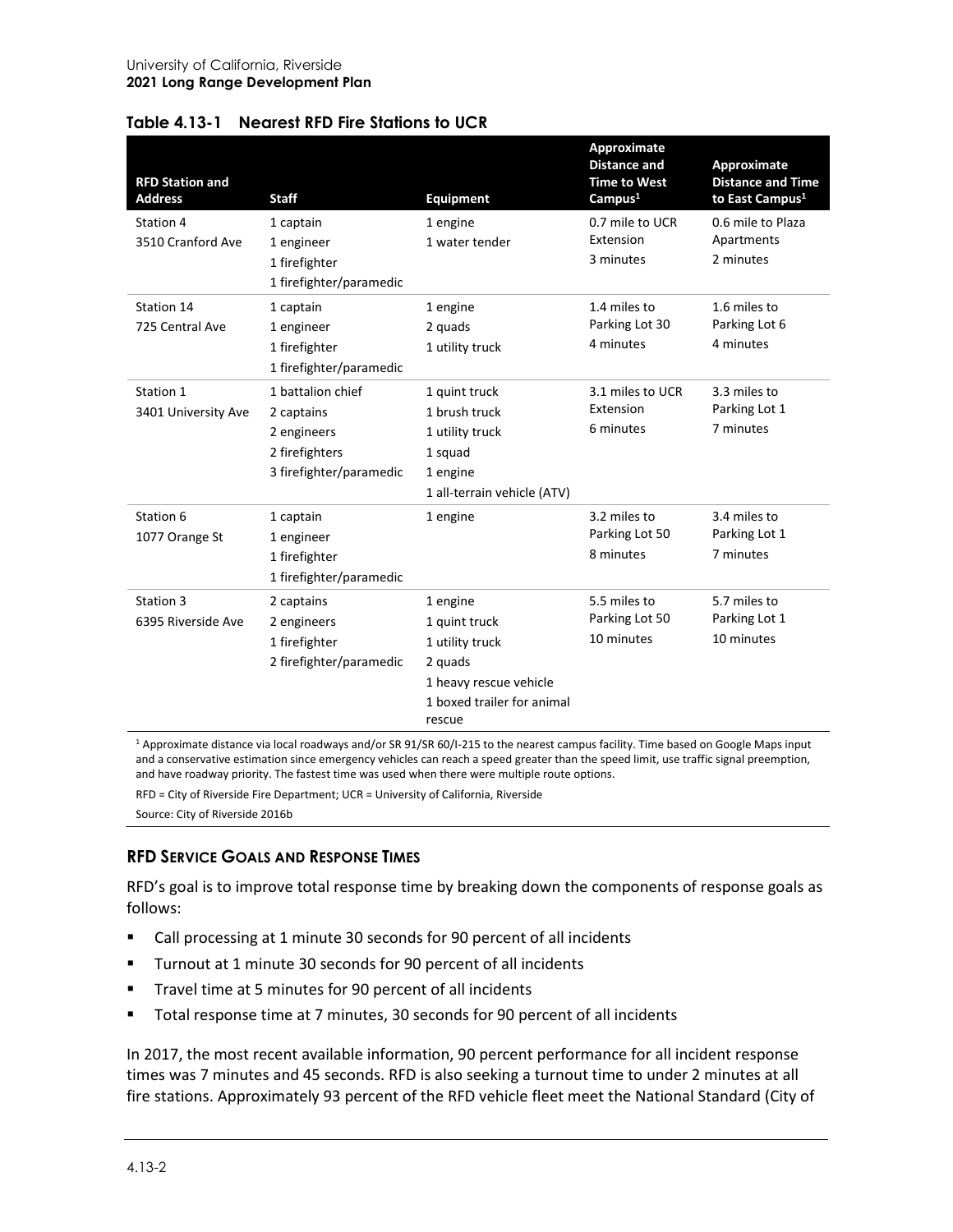Riverside 2017) turnout time. Turnout time measures the time elapsed from when the emergency dispatcher informs the fire unit of an emergency and when the unit leaves the fire station (Reglen and Scheller 2018). During October-December 2019, turnout time for all 14 RFD fire stations was 2 minutes and 10 seconds (City of Riverside 2020a).

Other department goals include maintaining current service and improving service in areas that are less served than others (City of Riverside 2017).

#### **CITY OF RIVERSIDE MEASURE Z FUNDING**

In 2018, the City voters approved a 5-year Measure Z spending plan that included 17 new fire vehicles, a revised fire vehicle replacement and maintenance plan, and additional fleet mechanics for RFD (City of Riverside 2020a). Using Measure Z funds, the City has installed improvements at fire stations and purchased radio equipment, 17 fire vehicles, and turnouts, extractors, hazmat monitors. The City's adopted 2020-21 budget accommodates funding for 234 full time equivalent staff for fire services. As of March 2020, 14 full time equivalent positions were vacant. Fire trucks are currently operating with a four-person crew (City of Riverside 2020b).

#### *UCR Fire Prevention Program*

The UCR Fire Prevention program is intended to ensure responsible and consistent protection for persons and property in, on, and exposed to UCR administered properties pursuant to State statues, regulations, and University policy. The program addresses emergency incident response, fire, panic, explosion, and disaster preparedness (UCR 2020).

UCR's Building & Safety Division, Fire Prevention, Office of Emergency Management, Facilities Services, Environmental Health & Safety, and/or other UCR departments and staff is responsible for inspection, fire protection engineering, and fire prevention/training. The campus has historically maintained a Memorandum of Understanding (MOU) with the State Fire Marshal to provide additional support, and the Campus Fire Marshal is a designated Deputy State Fire Marshal. All UCR employees are trained in fire safety, evacuation, and emergency procedures. UCR complies with State regulations to minimize impairments or interruptions to fire protection systems. On-campus student housing fire incidents have historically been low, with three total incidents in 2016, four incidents in 2017, and only one incident in 2018. On-campus fire incident statistics for the years 2016 through 2018 are shown in [Table 4.13-2](#page-3-0) below.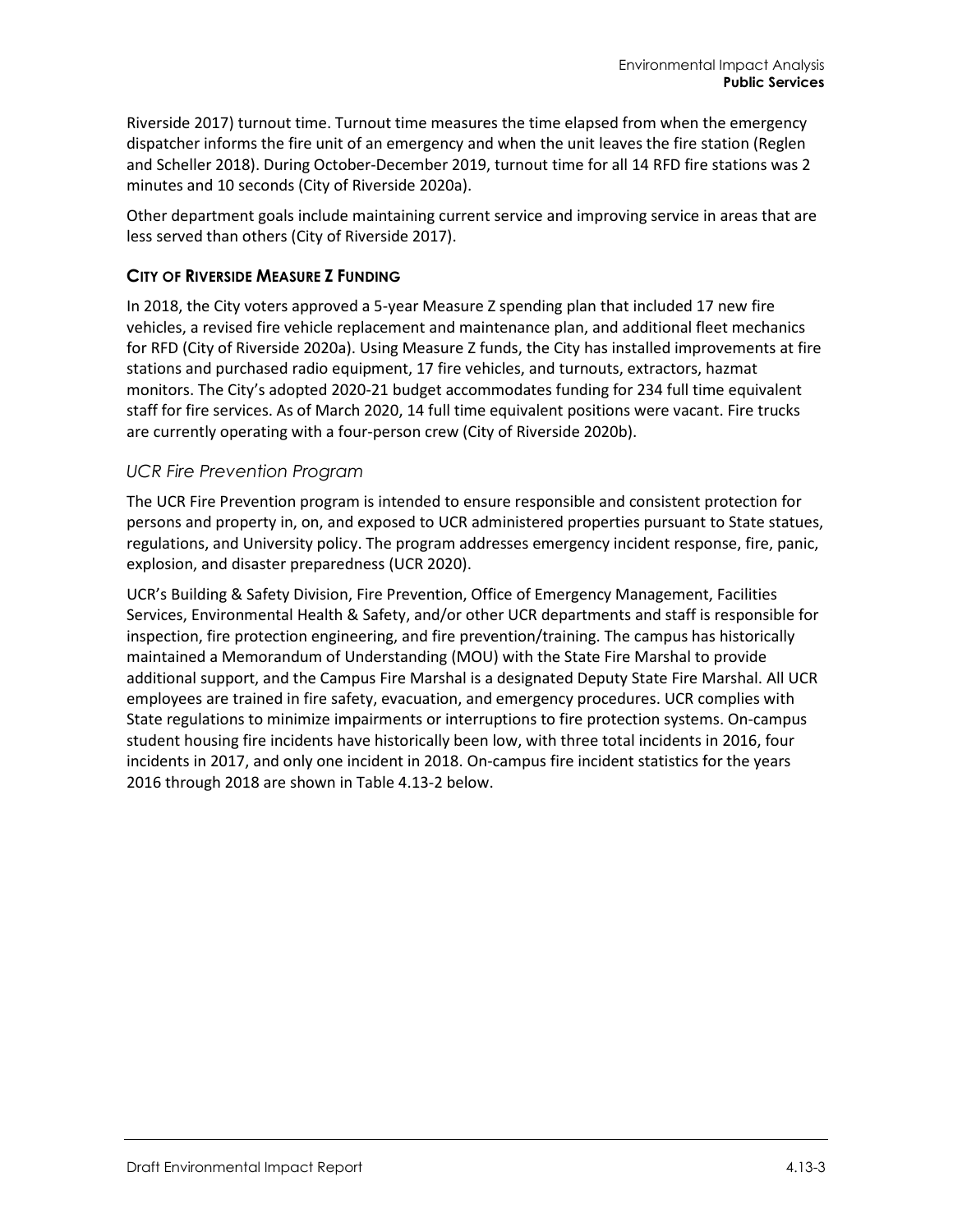| <b>Facility</b>                          | 2016           | 2017           | 2018 |
|------------------------------------------|----------------|----------------|------|
| Aberdeen-Inverness                       | 0              | $\overline{2}$ | 0    |
| Bannockburn Village                      | 0              | $\mathbf{1}$   | 0    |
| Canyon Crest Family Housing <sup>1</sup> | 0              | 0              | n/a  |
| Falkirk                                  | 0              | $\mathbf{1}$   | 0    |
| Glen Mor                                 | $\mathbf{1}$   | 0              | 0    |
| <b>International Village</b>             | 0              | 0              | 0    |
| Lothian                                  | 0              | 0              | 0    |
| <b>Oban Family Housing</b>               | $\overline{2}$ | $\Omega$       | 0    |
| <b>Pentland Hills</b>                    | 0              | 0              | 0    |
| The Plaza                                | 0              | 0              | 0    |
| Stonehaven                               | 0              | 0              | 1    |
| <b>Total Incidents</b>                   | 3              | 4              |      |

<span id="page-3-0"></span>

| Table 4.13-2 On-Campus Housing Fire Statistics |  |  |  |  |  |
|------------------------------------------------|--|--|--|--|--|
|------------------------------------------------|--|--|--|--|--|

<sup>1</sup> Canyon Crest Family Housing was taken offline and no longer used as a housing facility as of October 2017. Source: UCR 2019

#### *County of Riverside Fire Department*

Riverside County Fire Department (RCFD), in cooperation with CAL FIRE, provides fire and emergency services to residents of unincorporated areas of Riverside County and to 20 partner cities, including Moreno Valley, Eastvale, Norco, Corona, Temecula, Jurupa Valley, and other cities located near Riverside. All hazards emergency response services are provided from 95 fire stations using about 1,050 firefighters (CAL FIRE), 276 administrative and support personnel, and about 150 reserve volunteer firefighters (RCFD 2020a).

The closest RCFD station to the UCR campus, Station 38, is approximately 3.9 miles northwest of West Campus at 5721 Mission Boulevard. The County of Riverside also provides fire protection planning and engineering, in which county fire protection specialists review plans for all new residential developments, commercial, and industrial buildings proposed in unincorporated Riverside County and the contract cities (County of Riverside 2015).

The RCFD is also the Operational Area Coordinator for the California Fire and Rescue Mutual Aid System for all fire service jurisdictions in the county (including municipal, tribal, State and federal). Upon receipt of a call for mutual aid through Riverside County's Emergency Command Center, Riverside County's mutual aid coordinator will determine whether a city or the County of Riverside will provide a response. The Emergency Command Center is a combined Riverside County, State of California and local agency dispatch center responsible for alerting and handling incidents over a 7,200-square mile area. RCFD responded to 170,103 incidents in 2019. Most calls were for medical emergencies (RCFD 2019).

RCFD's Strategic Planning department works with the County's Economic Development Agency to plan future stations that are located in a manner to best achieve emergency response standards, serve the local community, and are designed in a manner that maximizes operational, energy, and cost efficiencies. The most recent stations were completed in 2012 in the cities of Mecca and Thermal (RCFD 2020b).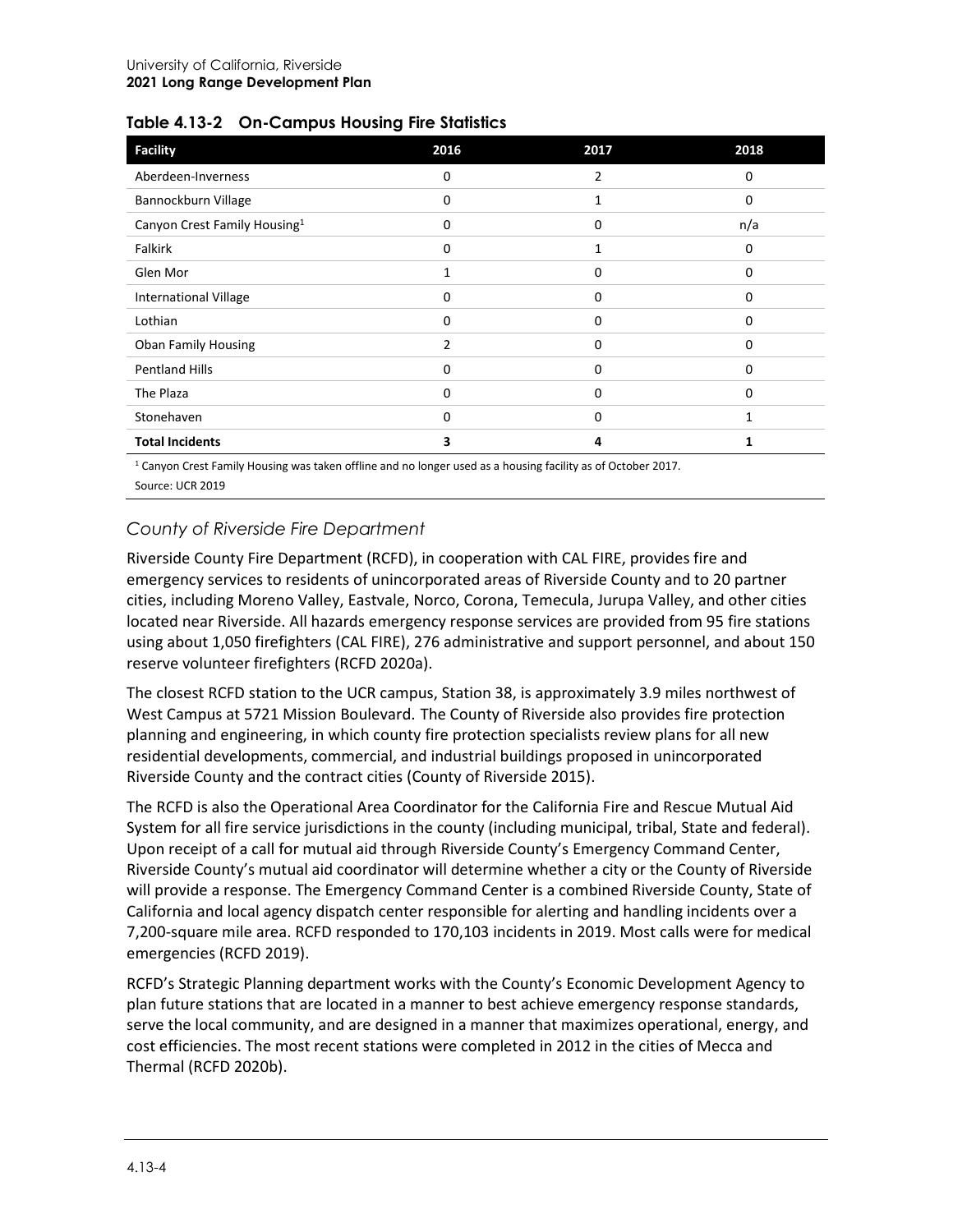Facility planning considers the geographic area of concern, response mapping, number of responders and types of apparatus that would respond from that station for various types of calls and comparison with department standards of cover for that type of area and its hazards, and evaluation of the response time and resources that would be dispatched to fire and emergency medical service calls from other stations. RCFD travel time goals are 4 minutes (urban), 8 minutes (rural), and 15 minutes (outlying areas). A 2016 study found that almost the entire area of the county can be reached within 15 minutes and that most of western Riverside County could be reached within 8 minutes (RCFD 2016).

To fund construction and land acquisition for future fire stations, training facilities, and capital purchases for RCFD, the County set up a Construction & Land Acquisition Fund. The fund balance is from previous mitigation fees and solar impact capital funds. The restricted fund balance is expected to be \$1.5 million, which is anticipated to be eliminated in 5 to 10 years based on completed construction or land acquisition (County of Riverside 2020).

#### **Schools**

#### *City of Riverside School Districts*

There are three school districts within the City's boundary: Alvord Unified School District, Riverside Unified School District (RUSD), and Moreno Valley Unified School District. [Table 4.13-3](#page-4-0) shows public school student enrollment in the City from 2014 to 2018. Student enrollment trended slightly downward during this time.

| <b>Grade Level</b>                 | 2014   | 2016   | 2018   |
|------------------------------------|--------|--------|--------|
|                                    |        |        |        |
| Kindergarten-6 <sup>th</sup> Grade | 29.303 | 28,846 | 28,467 |
| Grades 7-9                         | 14,006 | 13,923 | 13,861 |
| Grades 10-12                       | 16.468 | 16,226 | 16,298 |
| <b>Total</b>                       | 59,777 | 58,995 | 58,626 |
| Source: SCAG 2019                  |        |        |        |

<span id="page-4-0"></span>**Table 4.13-3 City of Riverside Public School Student Enrollment 2014-2018**

UCR is in the RUSD service area, which serves a large portion of Riverside, as well as the nearby unincorporated areas of Highgrove and Woodcrest (City of Riverside 2007). RUSD, the largest of the three districts, currently serves nearly 42,000 students in preschool through 12<sup>th</sup> grade throughout the City. RUSD schools include 29 elementary schools, seven middle schools, five comprehensive high schools, three alternative schools, and one science, technology, engineering, arts, and mathematics (STEAM) specialty school. There are a variety of preschool options at different schools, as well as transitional kindergarten classes at each elementary school (RUSD 2019).

Children residing in the neighborhoods near UCR and attending public schools would likely attend the Riverside STEAM Academy, Highland Elementary, Longfellow Elementary, University Heights Middle School, and John W. North High School, because these are the closest RUSD public schools to the campus. [Table 4.13-4](#page-5-0) shows the current enrollment and capacity at each school.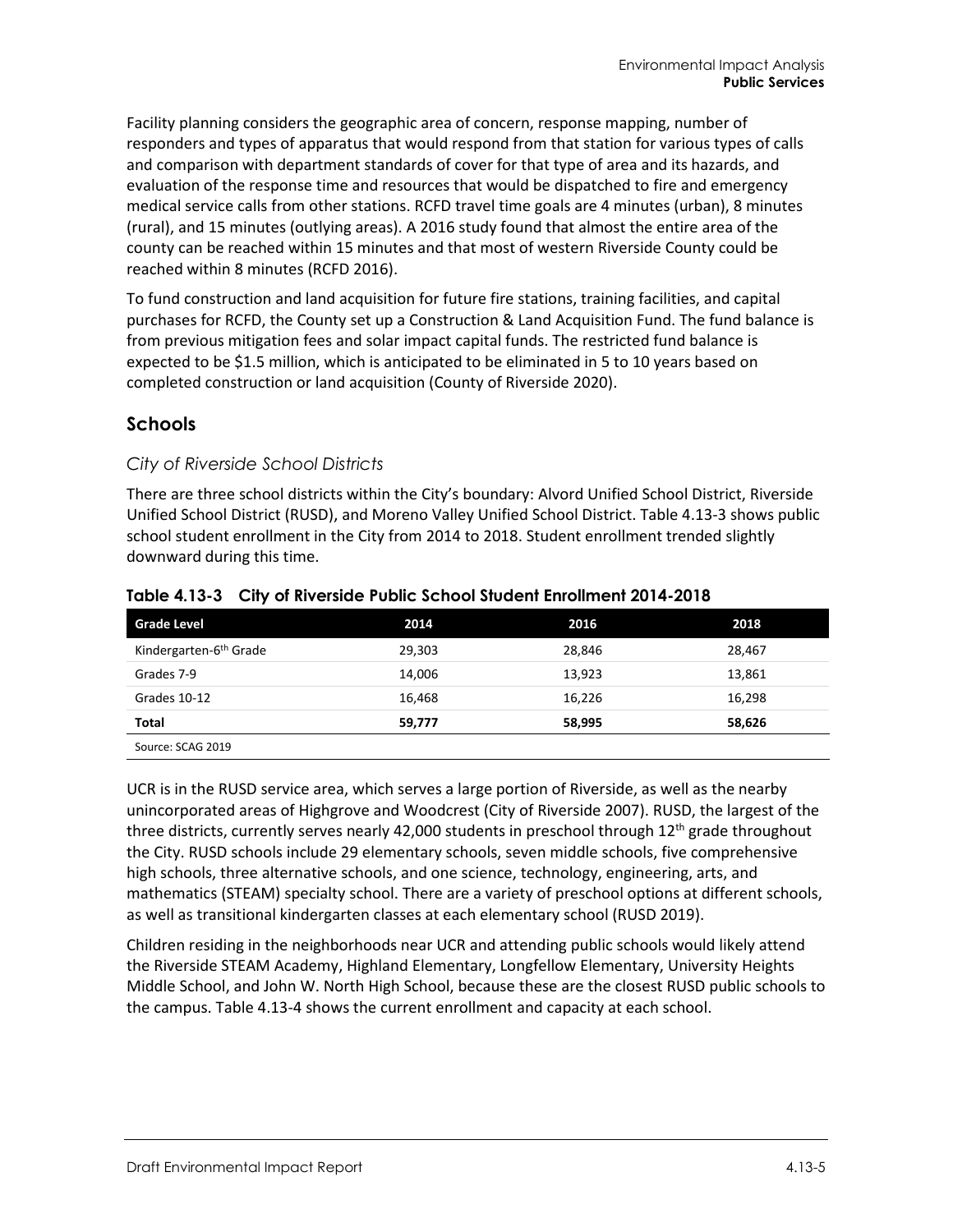| <b>School</b>                            | 2018/2019 Enrollment <sup>1</sup> | <b>Total Capacity<sup>2</sup></b> | <b>Remaining Capacity</b> |
|------------------------------------------|-----------------------------------|-----------------------------------|---------------------------|
| Riverside STEM Academy                   | 636                               | 900                               | 264                       |
| <b>REACH Leadership STEAM</b><br>Academy | 573                               | 645                               | 72                        |
| <b>Highland Elementary</b>               | 704                               | 850                               | 101                       |
| Longfellow Elementary                    | 741                               | 750                               | 9                         |
| University Heights Middle School         | 850                               | 900                               | 50                        |
| John W. North High School                | 2.228                             | 2,500                             | 272                       |

#### <span id="page-5-0"></span>**Table 4.13-4 Public School Enrollment and Capacity**

Source: 1Education Data (Ed Data) Partnership 2021a (Riverside STEM Academy enrollment data derived from 2016 RUSD Long Range Facilities Master Plan); 2RUSD 2016

#### RUSD's median enrollment standards are:

- 750 students per elementary school
- **900 students per middle school**
- 2,500 students per high school (RUSD 2016).

#### *Other School Districts*

[Table 4.13-5](#page-5-1) lists the school districts most likely to serve the campus population.

#### <span id="page-5-1"></span>**Table 4.13-5 School District Student Enrollment**

| <b>School District</b>                                 | 2018/2019 Student Enrollment | 2019/2020 Student Enrollment |
|--------------------------------------------------------|------------------------------|------------------------------|
| Alvord Unified School District                         | 18,504                       | 18,170                       |
| Chino Valley Unified                                   | 28,063                       | 28,169                       |
| <b>Colton Joint Unified</b>                            | 22,014                       | 21,469                       |
| Corona-Norco Unified                                   | 53,002                       | 52,557                       |
| Fontana Unified                                        | 36,355                       | 36,160                       |
| Moreno Valley Unified                                  | 32,763                       | 32,299                       |
| Murrieta Valley Unified                                | 23,251                       | 23,470                       |
| <b>Redlands Unified</b>                                | 21,240                       | 21,062                       |
| <b>Rialto Unified</b>                                  | 25,066                       | 25,186                       |
| <b>Riverside Unified</b>                               | 42,153                       | 41,617                       |
| Palm Springs Unified                                   | 22,691                       | 22,439                       |
| Perris Elementary                                      | 5,796                        | 5,606                        |
| Perris Union High                                      | 10,893                       | 10,853                       |
| Yucaipa-Calimesa Joint Unified                         | 9,982                        | 9,831                        |
| Source: Ed-Data 2021b. Census Day Enrollment was used. |                              |                              |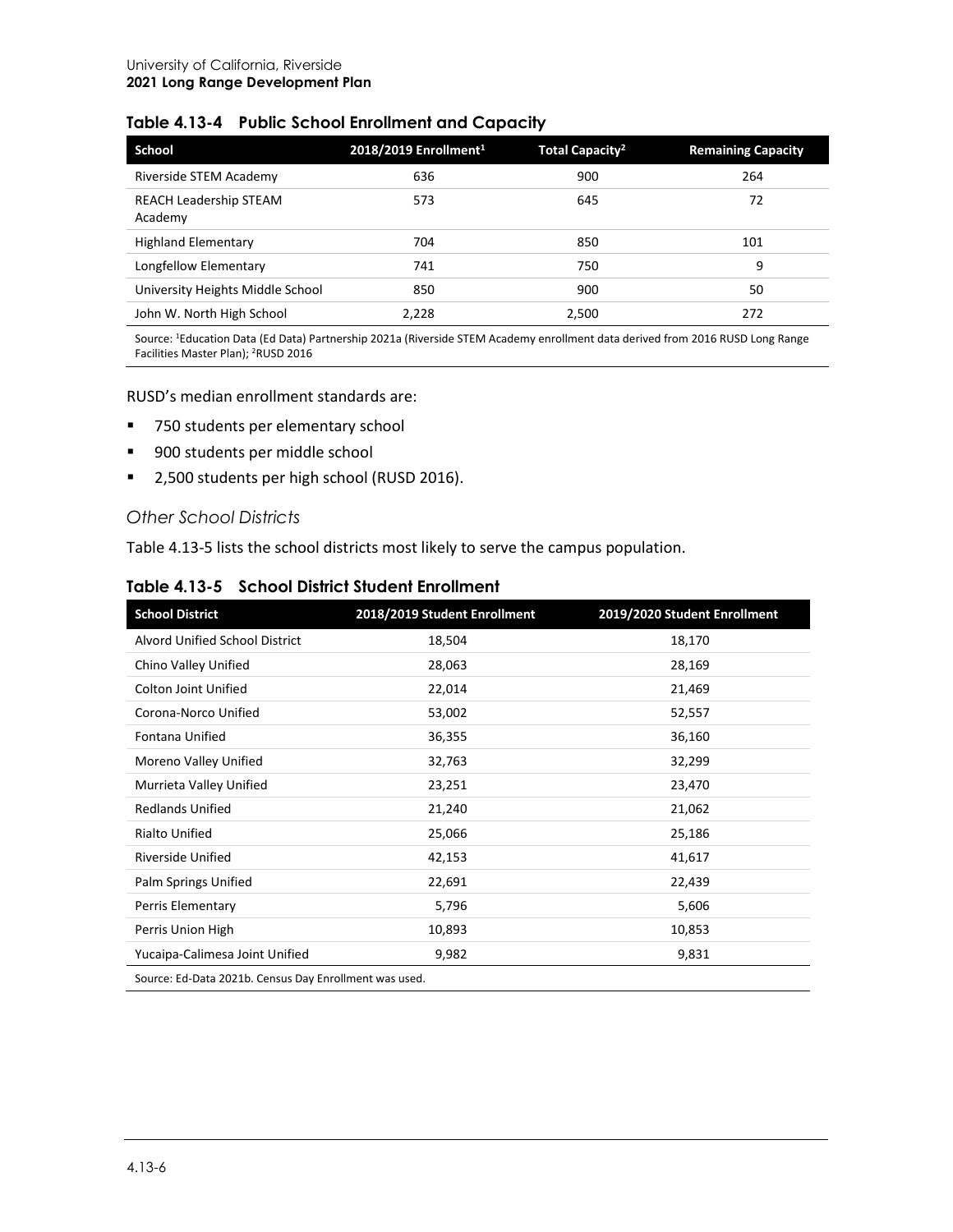## 4.13.2 Regulatory Setting

## **Federal**

*Fire Protection*

#### **HIGHER EDUCATION OPPORTUNITY ACT**

The Campus Fire Safety Right-to-Know Act in the Higher Education Opportunity Act was signed by President Bush on August 1, 2008. Specifically, the legislation requires that a Fire Safety Report be distributed by the University containing statistics concerning the following in each on-campus student housing facility during the most recent calendar year for which data are available:

- The number of fires and the cause of each fire
- The number of injuries related to a fire that resulted in treatment at a medical facility
- The number of deaths related to a fire
- **The value of property damage caused by a fire**
- A description of each on-campus student housing facility's fire safety system, including the fire sprinkler system
- **The number of regular mandatory supervised fire drills**
- Policies or rules on portable electrical appliances, smoking, and open flames (such as candles), procedures for evacuation and policies regarding fire safety education and training programs provided to students, faculty, and staff
- **Plans for future improvements in fire safety, if determined necessary by such institution**

#### *Public Schools*

There are no federal regulations related to public schools that would be applicable to the proposed 2021 LRDP.

#### **State**

*Fire Protection*

#### **2019 CALIFORNIA STRATEGIC FIRE PLAN**

The 2019 California Strategic Fire Plan (Fire Plan) is a cooperative effort between the State Board of Forestry and Fire Protection and the California Department of Forestry and Fire Protection (CALFIRE 2019). The 2019 Fire Plan reflects a focus on fire prevention, suppression activities, and natural resource management to maintain the state's forests as a resilient carbon sink to meet California's climate change goals and to serve as important habitat for adaptation and mitigation. Major components center on accomplishing the following goals by 2023:

- Improve core capabilities
- **Enhance internal operations**
- **Ensure health and safety**
- Build an engaged, motivated, and innovative workforce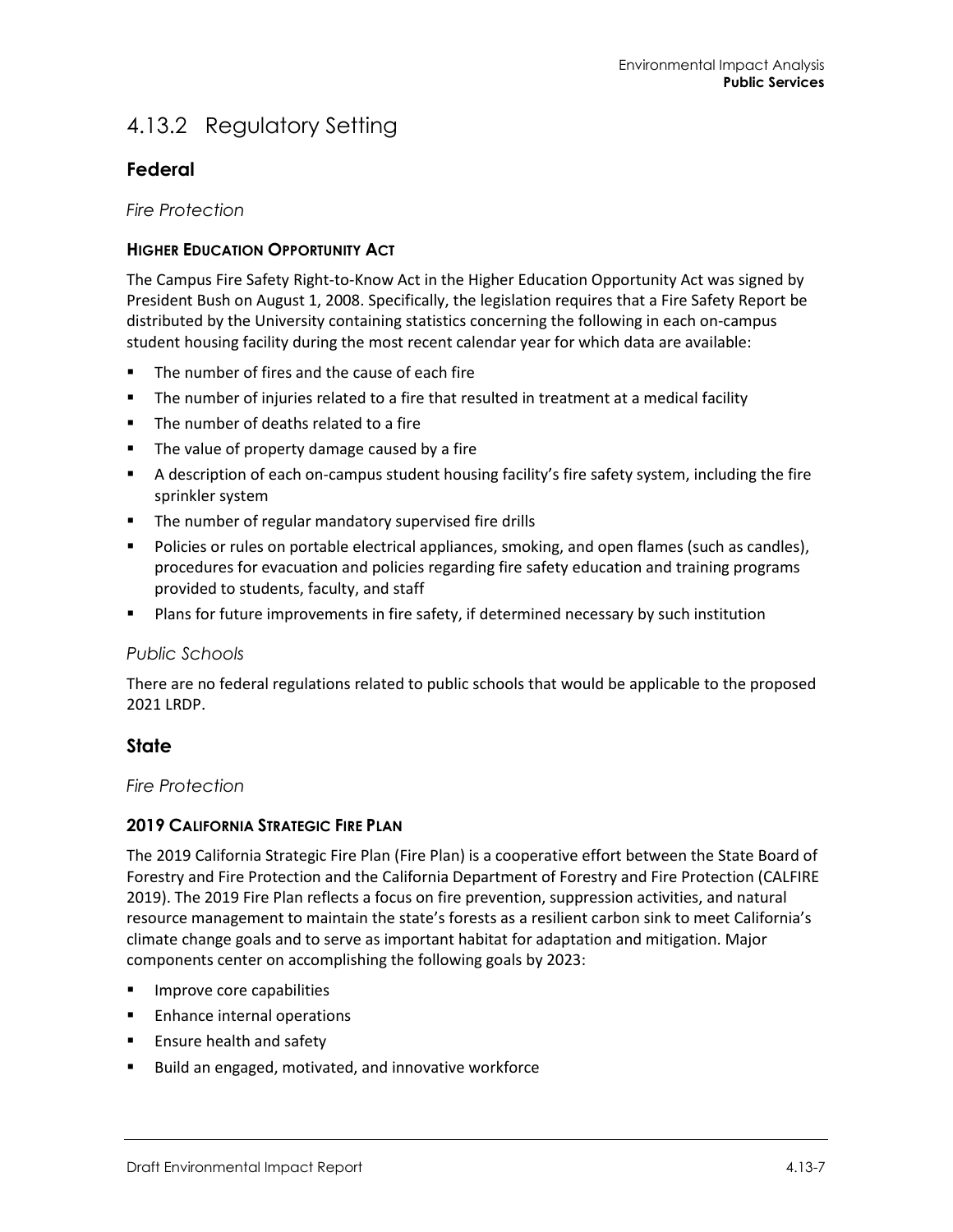#### **STATE HAZARD MITIGATION PLAN**

The State Hazard Mitigation Plan (SHMP) intends to significantly reduce deaths, injuries, and other losses attributed to natural and human-caused hazards in California. The SHMP provides guidance for hazard mitigation activities emphasizing partnerships among local, State, and federal agencies as well as the private sector. The SHMP is federally required under the Disaster Mitigation Act of 2000 in order for the State to receive federal funding in case of disaster. The California Office of Emergency Services prepares the California SHMP, which identifies hazard risks, and includes a vulnerability analysis and a hazard mitigation strategy (California Office of Emergency Services 2018).

#### *California Fire and Building Codes (2019)*

The California Fire Code is Chapter 9 of California Code of Regulations (CCR) Title 24. It establishes the minimum requirements consistent with nationally recognized good practices to safeguard public health, safety, and general welfare from the hazards of fire, explosion, or dangerous conditions in new and existing buildings, structure, and premises, and to provide safety and assistance to firefighters and emergency responders during emergency operations. It is the primary means for authorizing and enforcing procedures and mechanisms to ensure the safe handling and storage of any substance that may pose a threat to public health and safety. The California Fire Code regulates the use, handling, and storage requirements for hazardous materials at fixed facilities. The California Fire Code and the California Building Code (CBC) use a hazard classification system to determine what protective measures are required to ensure fire safety and protect lives. These measures may include construction standards, separations from property lines and specialized equipment. To ensure that these safety measures are met, the California Fire Code employs a permit system based on hazard classification. The provisions of this code apply to the construction, alteration, movement, enlargement, replacement, repair, equipment, use and occupancy, location, maintenance, removal, and demolition of every building or structure or any appurtenances connected or attached to such building structures throughout California.

More specifically, the Fire Code is included in Title 24 of the California Code of Regulations. Title 24, part 9, Chapter 7 addresses fire-resistances-rated construction; CBC (Part 2), Chapter 7A addresses materials and construction methods for exterior wildfire exposure; Fire Code Chapter 8 addresses fire related interior finishes; Fire Code Chapter 9 addresses fire protection systems. Chapter 9 prescribes the minimum requirements for active fire protection equipment systems to perform the functions of detecting a fire, alerting the occupants or fire department of a fire emergency, mass notification, gas detection, controlling smoke, and controlling or extinguishing the fire. Section 701A.3.2 of the CBC requires that new buildings located in any Fire Hazard Severity Zone in State Responsibility Areas , any Local Agency Very-High Fire Hazard Severity Zone (VHFHSZ), or any Wildland-Urban Interface Fire Area designated by the enforcing agency for which an application for a building permit is submitted, shall comply with all sections of the Chapter.

Fire Code Chapter 10 addresses fire-related means of egress, including fire apparatus access road width requirements. Fire Code Section 4906 also contains existing regulations for vegetation and fuel management to maintain clearances around structures. These requirements establish minimum standards to protect buildings in Fire Hazard Severity Zones in State Responsibility Areas and wildland-urban interface fire areas. This code includes provisions for ignition-resistant construction standards for new buildings.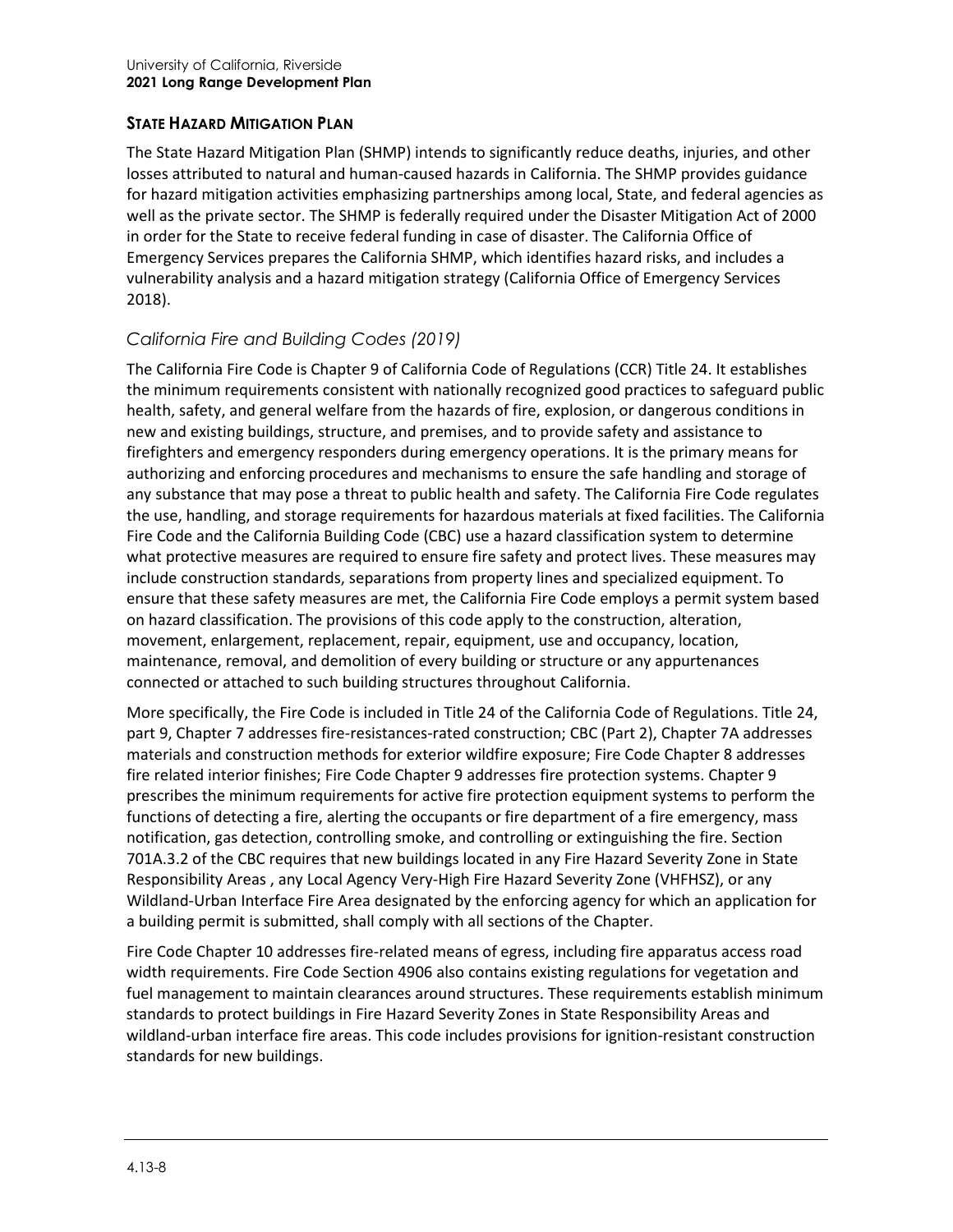#### *California Public Resources Code*

The California Public Resources Code (PRC) includes fire safety regulations that restrict the use of equipment that may produce a spark, flame, or fire, require the use of spark arrestors on construction equipment that use an internal combustion engine, specify requirements for the safe use of gasoline-powered tools in fire hazard areas, and specify fire suppression equipment that must be provided on-site for various types of work in fire-prone areas.

These regulations include the following:

- Earthmoving and portable equipment with internal combustion engines would be equipped with a spark arrestor to reduce the potential for igniting a wildland fire (PRC § 4442)
- Appropriate fire suppression equipment would be maintained during the highest fire danger period—from April 1 to December 1 (PRC § 4428)
- On days when a burning permit is required, flammable materials would be removed to a distance of 10 feet from any equipment that could produce a spark, fire, or flame, and the construction contractor would maintain the appropriate fire suppression equipment (PRC § 4427)
- **Deap 3** On days when a burning permit is required, portable tools powered by gasoline-fueled internal combustion engines would not be used within 25 feet of any flammable materials (PRC § 4431)

#### **CALIFORNIA OCCUPATIONAL SAFETY AND HEALTH ADMINISTRATION**

In accordance with CCR Title 8 Section 1270, "Fire Prevention," and Section 6773 "Fire Protection and Fire Equipment," the California Occupational Safety and Health Administration has established minimum standards for fire suppression and emergency medical services. The standards include guidelines on the handling of highly combustible materials, fire hose sizing requirements, restrictions on the use of compressed air, access roads, and the testing, maintenance and use of all firefighting and emergency medical equipment.

For additional information on Fire Safety related regulations, please see Section 4.18.2, *Wildfire Regulatory Setting*.

*Public Schools*

#### **CALIFORNIA CODE OF REGULATIONS**

The California Code of Regulations, Title 5 Education Code, governs all aspects of education in the State. California State Assembly Bill (AB) 2926 – School Facilities Act of 1986 – was enacted by the State of California in 1986 and added to the California Government Code (Section 65995). It authorizes school districts to collect development fees, based on demonstrated need, and generate revenue for school districts for capital acquisitions and improvements. It also established that the maximum fees which may be collected under this and any other school fee authorization are \$1.50 per square foot for residential development and \$0.25 per square foot for commercial and industrial development.

AB 2926 was expanded and revised in 1987 through the passage of AB 1600, which added Section 66000 *et seq.* of the Government code. Under this statute, payment of statutory fees by developers serves as total mitigation under CEQA to satisfy the impact of development on school facilities. However, subsequent legislative actions have alternatively expanded and contracted the limits placed on school fees by AB 2926.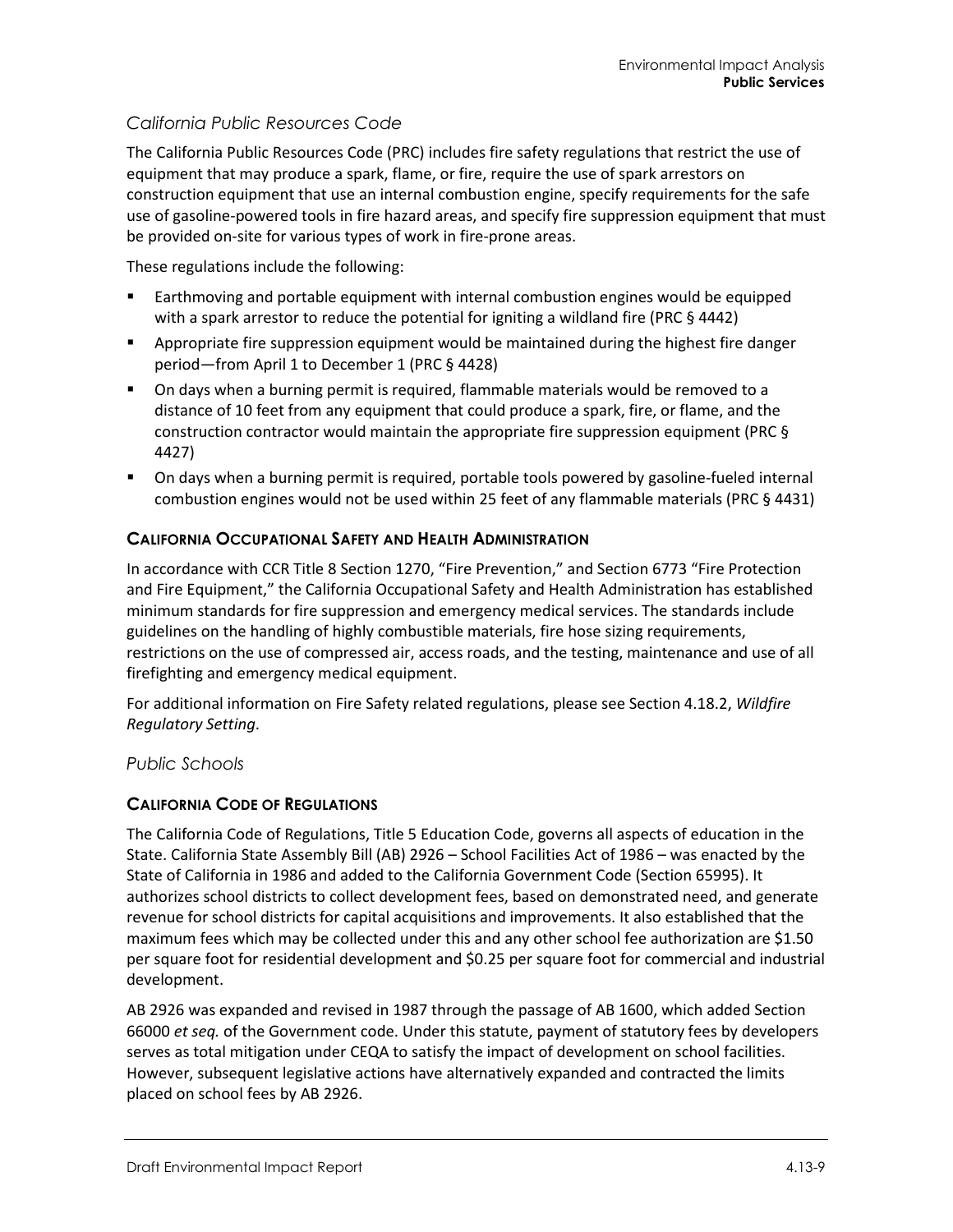#### **SENATE BILL 50**

The Leroy F. Greene School Facilities Act of 1998, or Senate Bill (SB) 50, restricts the ability of a local agency to deny project approvals on the basis that public school facilities (classrooms, auditoriums, etc.) are inadequate. Under the provisions of SB 50, school districts may collect fees, at the time building permits are issued, to offset the costs associated with increasing school capacity as a result of development. These fees are used by the local schools to accommodate the new students added by the project, thereby reducing potential impacts on schools. Payment of school fees is required by SB 50 for all new residential development projects and is considered full and complete mitigation of school impacts. According to Section 65995(h), the payment of statutory fees is "deemed to be full and complete mitigation of the impacts of any legislative or adjudicative act, or both, involving, but not limited to, the planning, use, or development of real property, or any change in governmental organization or reorganization...on the provision of adequate school facilities." The Riverside School Districts, and other school districts in Riverside County, collect fees from new residential and commercial/industrial development based on square footage.

#### **ELEMENTARY AND HIGH SCHOOL SITING REGULATIONS**

The siting of elementary and high schools (including charter schools) is subject to Title 5 of the CCR, including the following sections. Section 14010(q) and (p) require districts to consider environmental factors including light, wind, noise, aesthetics, and air pollution, as well as fire protection, police protection, public transit, and trash disposal in their site selection process. Section 14030 requires safety and vehicle circulation considerations, sound-conditioning, and sound considerations. Section 11969.3, which requires noise suitability to be considered. Additionally, Section 11969.3 $(c)(1)$  lists factors to determine whether the condition of facilities is reasonably equivalent to the condition of comparison group schools. Finally, Section 14030(m) addresses acoustical considerations and requires hearing conditions to promote good sound control in the school buildings. Title 24 Section 1.9.2 includes additional safety requirements for proposed school buildings.

## **University of California**

#### *MOU with University of California Office of the President*

As a public university, UCR falls under the authority of the California Office of the State Fire Marshal (OSFM). The UC system maintains a Memorandum of Understanding (MOU) with the OSFM to allow UC personnel to serve as local campus fire marshals, deputy fire marshals, and fire inspectors. Both the Campus Fire Marshal and Deputy Fire Marshal are trained and certified through OSFM's Designated Campus Fire Marshal (DCFM) program. The Campus Fire Marshal oversees the Title 24 construction project code compliance work including fire protection consultation on campus projects, engineering design criteria for fire and life safety, code interpretations, and recommendations to Planning, Design & Construction staff on campus building construction and renovation activities. The Campus Fire Marshal reviews and approves all construction plans and inspects buildings during construction/

renovation, including acceptance tests for fire alarms, sprinkler systems, and other fire safety systems.

The Deputy Fire Marshal oversees the Title 19 inspection program, performing comprehensive fire code compliance inspections of all campus buildings on an annual basis and monitoring necessary follow-up activities. The Deputy Fire Marshal also assists with the Title 24 program.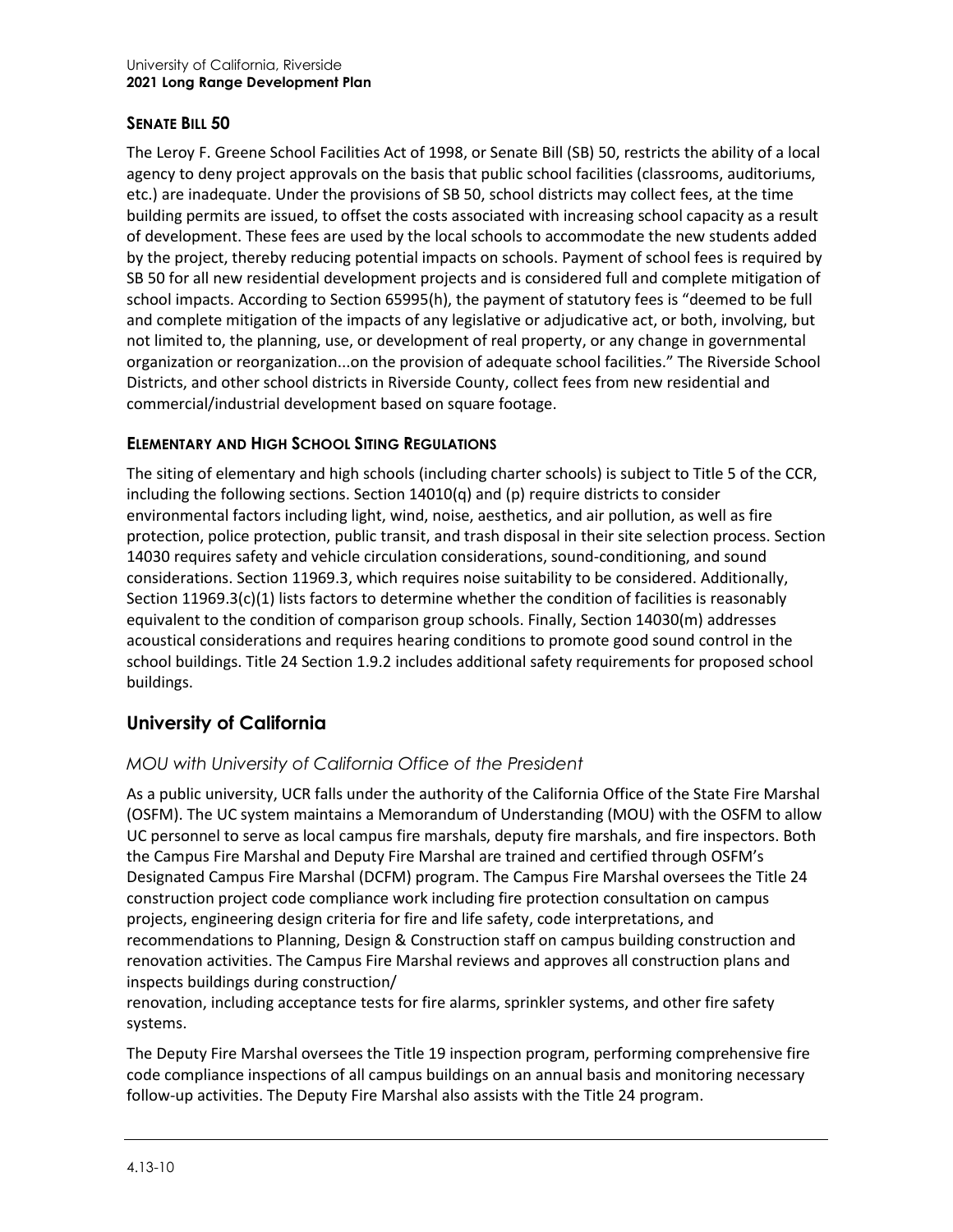Both the Campus Fire Marshal and Deputy Fire Marshal also assist UCR Housing Services with conducting annual fire drills for campus residential facilities to provide general guidance on the California Fire Code to the campus community.

In the event of a fire requiring a formal cause and origin or criminal investigation, the Campus Fire Marshal coordinates with sworn law enforcement investigators from the Office of the State Fire Marshal, CAL FIRE, and the UC Police Department.

### **University of California, Riverside**

#### *MOU with RFD*

UCR and RFD are currently in the process of drafting an MOU for fire protection services. The MOU outlines the roles and responsibilities between UCR and RFD for tasks such as emergency response, fire investigation, management of unsafe structures, plan review, construction inspection, fire and life safety testing and inspection of systems, special events, and fire watch.

#### *UCR Emergency Operations Plan*

The UCR Emergency Operations Plan (EOP) is currently being updated. The EOP establishes emergency management tasks, specifies policies and procedures while defining preparedness efforts that align with first responding agencies protocols and addresses all-hazard preparedness, prevention, mitigation, and recovery components of emergency management on campus. The EOP includes national and statewide systems such as the Standardized Emergency Management System (SEMS) and the federal National Incident Management System (NIMS) that align with California Government Code Section 8607(a), and the Department of Homeland Security emergency response standards. The EOP also incorporates the *Policy on SafeGuard Security* and *Emergency Management*  directives, as described in the UC Facilities Manual (Volume 6: Chapter 4.6 Emergency Preparedness).

## **Regional and Local (Non-Binding)**

As noted in Section 4, "University of California Autonomy," UCR, a constitutionally-created State entity, is not subject to municipal regulations of surrounding local governments for uses on property owned or controlled by UCR that are in furtherance of the university's educational purposes. However, UCR may consider, for coordination purposes, aspects of local plans and policies of the communities surrounding the campus when it is appropriate and feasible but not bound by those plans and policies in its planning efforts.

#### *Fire Protection*

#### **RIVERSIDE MUNICIPAL CODE**

Chapter 16.32.020 of the City's Municipal Code adopts the Uniform Fire Code. This code involves the regulation of actions involving hazards regarding fire and explosions and recognizes safe practices to reduce hazards that can possibly occur from fire and explosions.

#### **CITY OF RIVERSIDE GENERAL PLAN**

The City's General Plan provides multiple policies that reduce response times for emergency services and mitigate fire hazards related to urban development. These policies also direct the City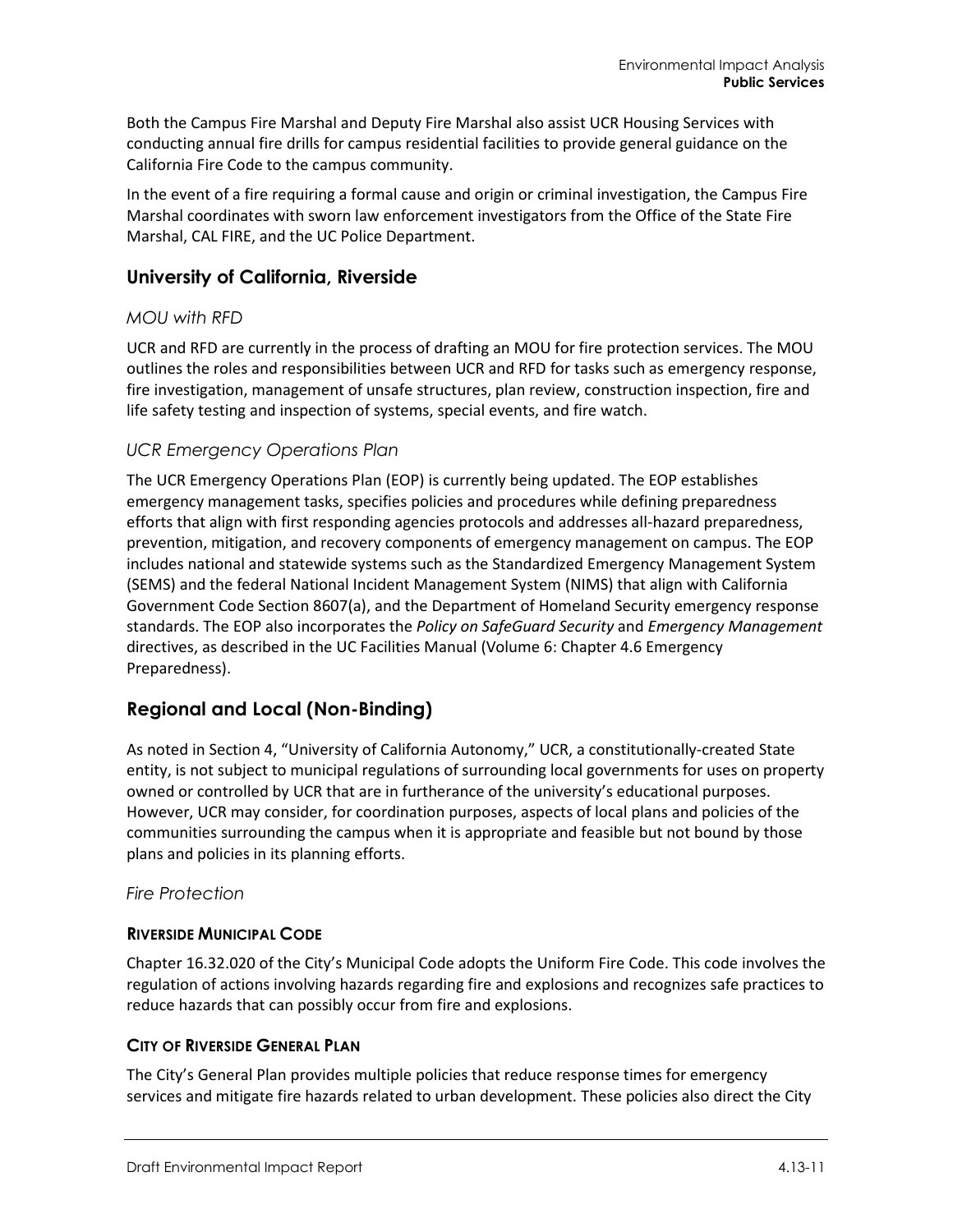to provide outreach and education to the community to increase awareness of fire and crime prevention measures.

*Public Schools*

#### **RIVERSIDE MUNICIPAL CODE**

Chapter 16.65.040 of the City's Municipal Code requires payment of school development fees prior to the issuance of a building permit for a proposed residential development or a mobile home set up.

#### **CITY OF RIVERSIDE GENERAL PLAN**

Multiple policies from the City's General Plan involve accommodating growth needs, improving the planning process for schools by ensuring well-planned infill development.

#### **RUSD MASTER FACILITIES PLAN**

In 2016, the RUSD prepared the Long Range Facilities Master Plan (LRFMP), which is a roadmap to help guide school facility decisions for the next 15-20 years. A copy of the LRFMP is available online at[: http://www.riversideunified.org/UserFiles/Servers/Server\\_580721/File/Facilities/RUSD%20-](http://www.riversideunified.org/UserFiles/Servers/Server_580721/File/Facilities/RUSD%20-%20Long%20Range%20Facilities%20Master%20Plan%202016_%20Reduced%20File.pdf) [%20Long%20Range%20Facilities%20Master%20Plan%202016\\_%20Reduced%20File.pdf.](http://www.riversideunified.org/UserFiles/Servers/Server_580721/File/Facilities/RUSD%20-%20Long%20Range%20Facilities%20Master%20Plan%202016_%20Reduced%20File.pdf)

## 4.13.3 Environmental Impacts and Mitigation Measures

#### **Significance Criteria**

UCR utilizes the following 2020 CEQA Guidelines Appendix G significance criteria questions related to Public Services.

Would the proposed 2021 LRDP:

- a) Result in substantial adverse physical impacts associated with the provision of new or physically altered governmental facilities, need for new or physically altered governmental facilities, the construction of which could cause significant environmental impacts, in order to maintain acceptable service ratios, response times, or other performance objectives for any of the public services:
	- 1. Fire protection
	- 2. Police protection
	- 3. Schools
	- 4. Parks
	- 5. Other public facilities (e.g., libraries)

#### **Issues Not Evaluated Further**

#### *Police Protection (Criterion a2)*

The Initial Study for the 2021 LRDP (Appendix A) concluded that the need for police services on campus would incrementally increase in student, staff, and faculty population anticipated under the proposed 2021 LRDP. The increased on-campus population would require additional routine services to provide additional patrols of the campus and maintain police presence; additional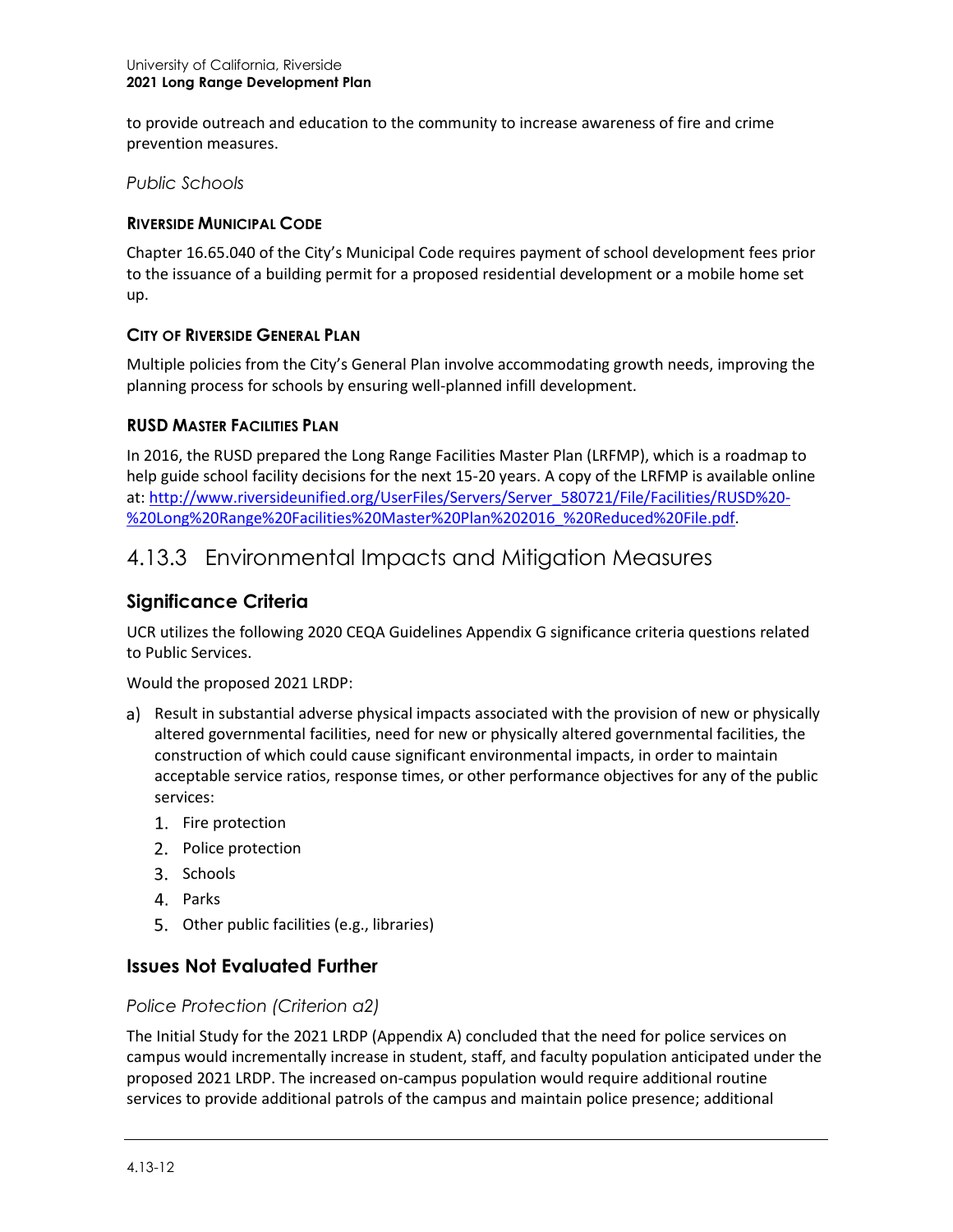administrative staff may be necessary to support the increases in patrol personnel, and the UCPD may need to purchase additional equipment and/or hire more personnel, which may result in the need for further facility space. However, it is anticipated that the proposed 2021 LRDP would accommodate these facility needs as part of the approximately 896,229 asf (1,344,344 gsf) new administrative and support facility space proposed in the buildout of the proposed 2021 LRDP, and there would be no additional environmental impacts beyond those already being analyzed as part of the proposed 2021 LRDP.

Furthermore, the Initial Study determined planning for new or physically altered Riverside Police Department (RPD) stations is based on an assessment of Riverside's need for new facilities based on cumulative City growth. The incremental contribution to demand for increased RPD protection services would be offset by payment of proportionate property taxes and sales taxes to the City by the residents. Likewise, property taxes and sales taxes from new residents in neighboring jurisdictions would support the appropriate police protection agency. Therefore, no further evaluation is required. Additional details are included in Appendix A.

#### *Parks (Criterion a4)*

Impacts to parks and recreational facilities are discussed in Section 4.14, *Recreation*.

#### *Other Public Facilities (Criterion a5)*

The Initial Study for the 2021 LRDP (Appendix A) concluded that the increased population from implementation of the proposed 2021 LRDP would not require new or altered library or other public facilities beyond those facilities already proposed as part of the LRDP in order to meet the relatively small increase in service demand. Planning for new or physically altered public facilities is based on an assessment of the cumulative need for new facilities. Furthermore, potential environmental impacts related to the construction of new or expanded public facilities would be assessed on a project-specific level by the applicable lead agency. Therefore, this impact would be less than significant and is not evaluated further.

#### **Analysis Methodology**

Evaluation of fire protection and public school impacts was based on identifying current levels of service and service standards and then assessing whether future demand from population growth, and new buildings under the proposed 2021 LRDP would result in the need for new or physically altered fire protection or public school facilities. The following subsection describes the current conditions for public schools as they relate to UCR.

#### *Public School Facilities*

Kindergarten through  $12<sup>th</sup>$  grade students associated with UCR would typically attend the schools designated for their neighborhood by the school district.

To estimate the number of UCR students living with children in 2018, information was used from a survey conducted by the UC in 2016. According to this survey, approximately 1.7 percent of UCR undergraduate students and approximately 14 percent of graduate students responded they were parents living with children (UC 2019). In 2018, UCR had an undergraduate population of 20,581 and a graduate student population of 3,341. Using the data from the UC survey as a guide, an estimated 350 undergraduate students (20,581 x 1.7 percent) were parents living with children and 468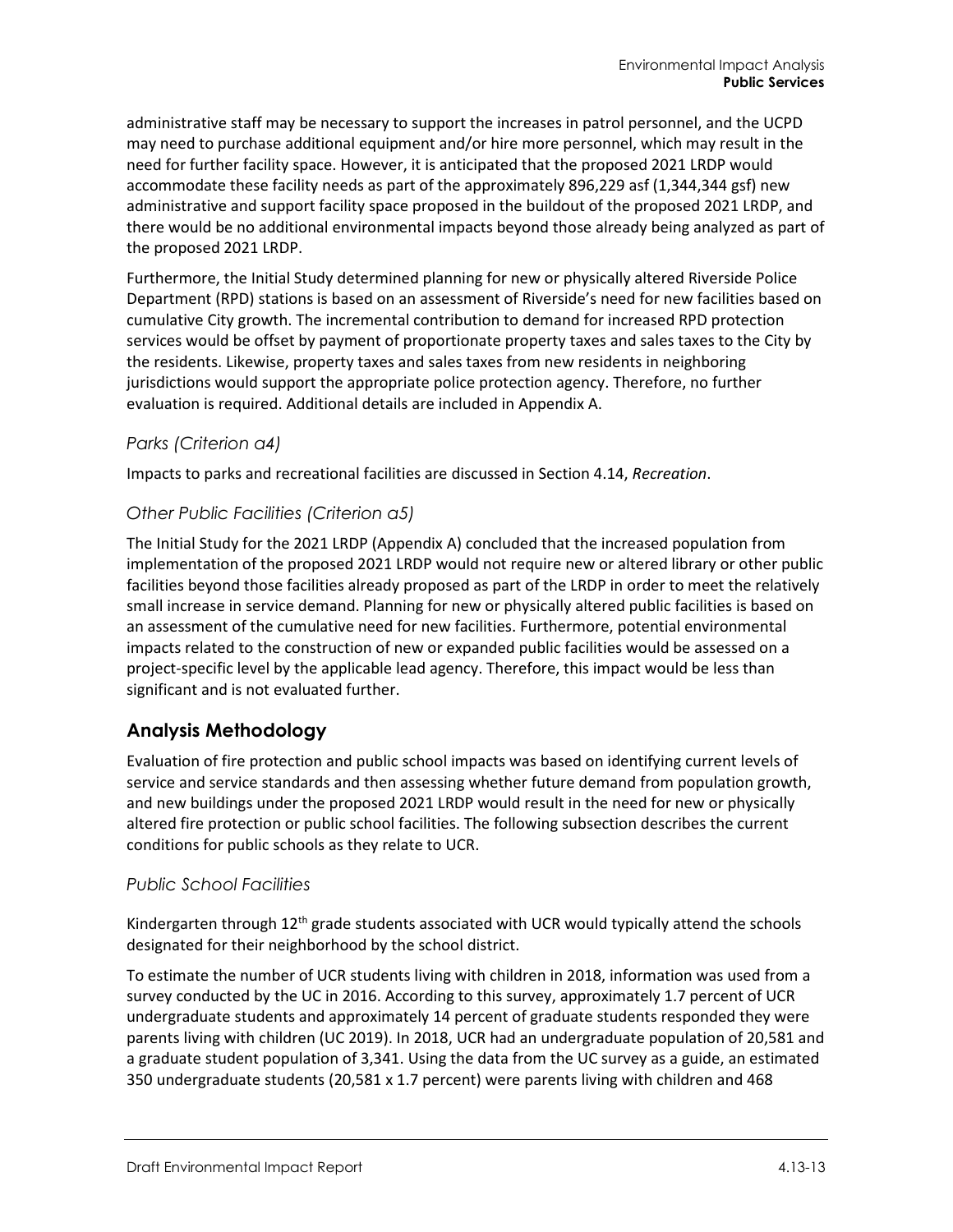graduate students (3,341 x 14 percent), or 818 total students, were parents living with children. It is assumed in this analysis that each student occupied an individual housing unit.

To estimate the number of UCR faculty and staff living with children in 2018, information was used from the U.S. Census. There were 4,739 UCR faculty and staff in 2018. It is assumed in this analysis that each faculty and staff member occupied an individual housing unit. Approximately 37 percent of housing units in Riverside County have children under the age of 18 (U.S. Census 2019). Using this information, it is estimated that 1,753 of these housing units contained children (4,739 x 37 percent).

Therefore, it is estimated that 818 student housing units and 1,753 faculty and staff housing units, or 2,571 UCR-affiliated housing units, included children under the age of 18 in 2018. However, this figure includes all children under the age of 18, not only school-age children. To estimate the number of housing units with school-age children, information from the U.S. Census was applied. Eighty-three percent of housing units with children in Riverside County had at least one child between the ages of 6 and 17 (U.S. Census 2019). Using that information as a guide, approximately 2,134 UCR-affiliated housing units contained school-age children (2,571 x 83 percent).

The next step is to estimate the total number of school-age children that resided in UCR-affiliated housing units. The average family size in Riverside County is 3.85 persons (U.S. Census 2019). Assuming an average of 1.85 children per housing unit based on this information, these 2,134 UCRaffiliated housing units included an estimated 3,948 school-age children (2,134 x 1.85). [Table 4.13-6](#page-13-0) provides an overview of the estimated number of school-age children from UCR-affiliated housing units in 2018/2019.

| 2018/2019 UCR<br>Population      | Total<br>Population <sup>1</sup> | Living with<br>Children <sup>2</sup><br>(%) | <b>Housing</b><br><b>Units with</b><br><b>Children</b> | <b>Housing</b><br><b>Units with</b><br><b>School-Age</b><br>Children <sup>3</sup><br>(%) | <b>Housing</b><br><b>Units with</b><br>School-Age<br><b>Children</b> | <b>Average</b><br><b>Children</b><br>per<br><b>Housing</b><br>Unit <sup>4</sup> | <b>Number</b><br>of School-<br>Age<br><b>Children</b> |
|----------------------------------|----------------------------------|---------------------------------------------|--------------------------------------------------------|------------------------------------------------------------------------------------------|----------------------------------------------------------------------|---------------------------------------------------------------------------------|-------------------------------------------------------|
| Undergraduate<br><b>Students</b> | 20.581                           | 1.7                                         | 350                                                    | 83                                                                                       | 291                                                                  | 1.85                                                                            | 538                                                   |
| Graduate<br><b>Students</b>      | 3.341                            | 14                                          | 468                                                    | 83                                                                                       | 388                                                                  | 1.85                                                                            | 718                                                   |
| Faculty/Staff                    | 4.739                            | 37                                          | 1,753                                                  | 83                                                                                       | 1,455                                                                | 1.85                                                                            | 2,692                                                 |
| Total                            | 28,661                           |                                             | 2,571                                                  |                                                                                          | 2,134                                                                |                                                                                 | 3,948                                                 |
|                                  |                                  |                                             |                                                        |                                                                                          |                                                                      |                                                                                 |                                                       |

<span id="page-13-0"></span>

1UCR 2021 LRDP

2UC 2019; U.S. Census 2019

UCR = University of California, Riverside

The total number of school-age children that resided in UCR-affiliated housing units presented in [Table 4.13-6](#page-13-0) is a conservative estimate. Currently, Oban Family Housing is the only family student housing on the UCR campus. In 2018, there were 125 children under the age of 18. Assuming all 125 children are school-aged children, the total number of school-aged children residing on campus is well below the estimate presented in [Table 4.13-6](#page-13-0) and used in this analysis.

<sup>3</sup>U.S. Census 2019

<sup>4</sup> U.S. Census 2019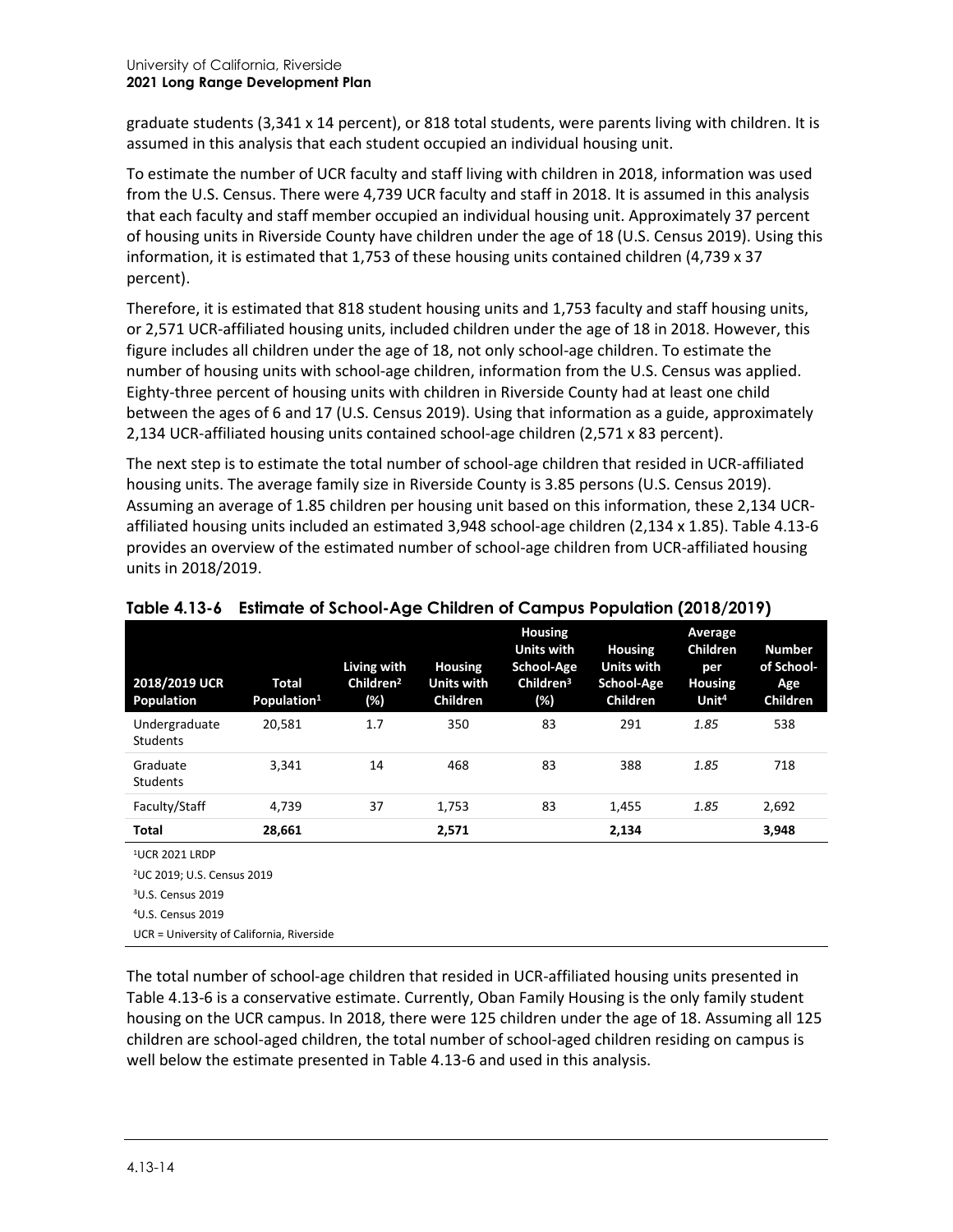### **2021 LRDP Objectives and Policies**

There are no objectives or policies in the proposed 2021 LRDP related to public services.

#### **Impact Analysis**

#### **Impact PS-1 IMPACTS ASSOCIATED WITH FIRE PROTECTION FACILITIES.**

#### **THE PROPOSED 2021 LRDP WOULD NOT INCREASE DEMAND TO A LEVEL THAT WOULD REQUIRE NEW FIRE PROTECTION FACILITIES OR SUBSTANTIAL ALTERATIONS TO EXISTING FACILITIES. IMPACTS WOULD BE LESS THAN SIGNIFICANT. NO MITIGATION MEASURES ARE REQUIRED.**

#### *Construction*

Construction activity would not affect fire protection responses times such that new fire protection facilities would be needed. UCR regularly has ongoing construction activity on campus under baseline conditions, which would continue to comply with fire safety regulations discussed in Section 4.13.2. More specifically, UCR would comply with fire safety regulations which restrict the use of equipment that may produce a spark, flame, or fire, require the use of spark arrestors on construction equipment that use an internal combustion engine, specify requirements for the safe use of gasoline-powered tools in fire hazard areas, and specify fire suppression equipment that must be provided on-site for various types of work in fire-prone areas (see also Section 4.18.2, *WildFire Regulatory Setting*, and Title 24, Cal Code Regs. Part 9, Chapter 33). As such, impacts related to fire protection services during construction activities are considered to be **less than significant**.

#### *Operation – Direct Impacts*

As discussed in Section 4.12, *Population and Housing*, the proposed 2021 LRDP would incrementally accommodate a net increase to the campus population of approximately 13,884 people by the 2035/2036 academic year. The proposed 2021 LRDP establishes a goal of housing 40 percent of enrolled students (14,000 beds) to live in University-managed or controlled housing, equal to approximately 7,489 net new beds (approximately 68 percent of the increase in student population). Approximately 6,395 new students and faculty/staff would be anticipated to reside in non-university housing between baseline (2018/2019) and buildout (2035/2036) years (13,884 net increase to the campus population minus 7,489 new on-campus beds).

The increase in campus population accommodated by the proposed 2021 LRDP would increase demand for RFD services, as its service area includes the UCR campus and the City. Traffic, development, and workload (number of calls) can also affect fire protection response time to incidents. The proposed 2021 LRDP would not expand the geographic range of the UCR campus and would not expand the RFD service boundary. However, the proposed 2021 LRDP would incrementally increase the service population of RFD by 2035/2036.

As development occurs under the proposed 2021 LRDP, there is a potential for increases in the number of vehicles on-campus and in the surrounding community. The additional vehicles could increase delays for emergency response vehicles during peak commute hours. However, emergency responders maintain response plans which include use of alternate routes, sirens, and other methods to bypass congestion and minimize response times. Furthermore, California law requires drivers to yield to the right-of-way to emergency vehicles and remain stopped until the emergency vehicle passes. Therefore, fire service response times are not expected to be notably affected by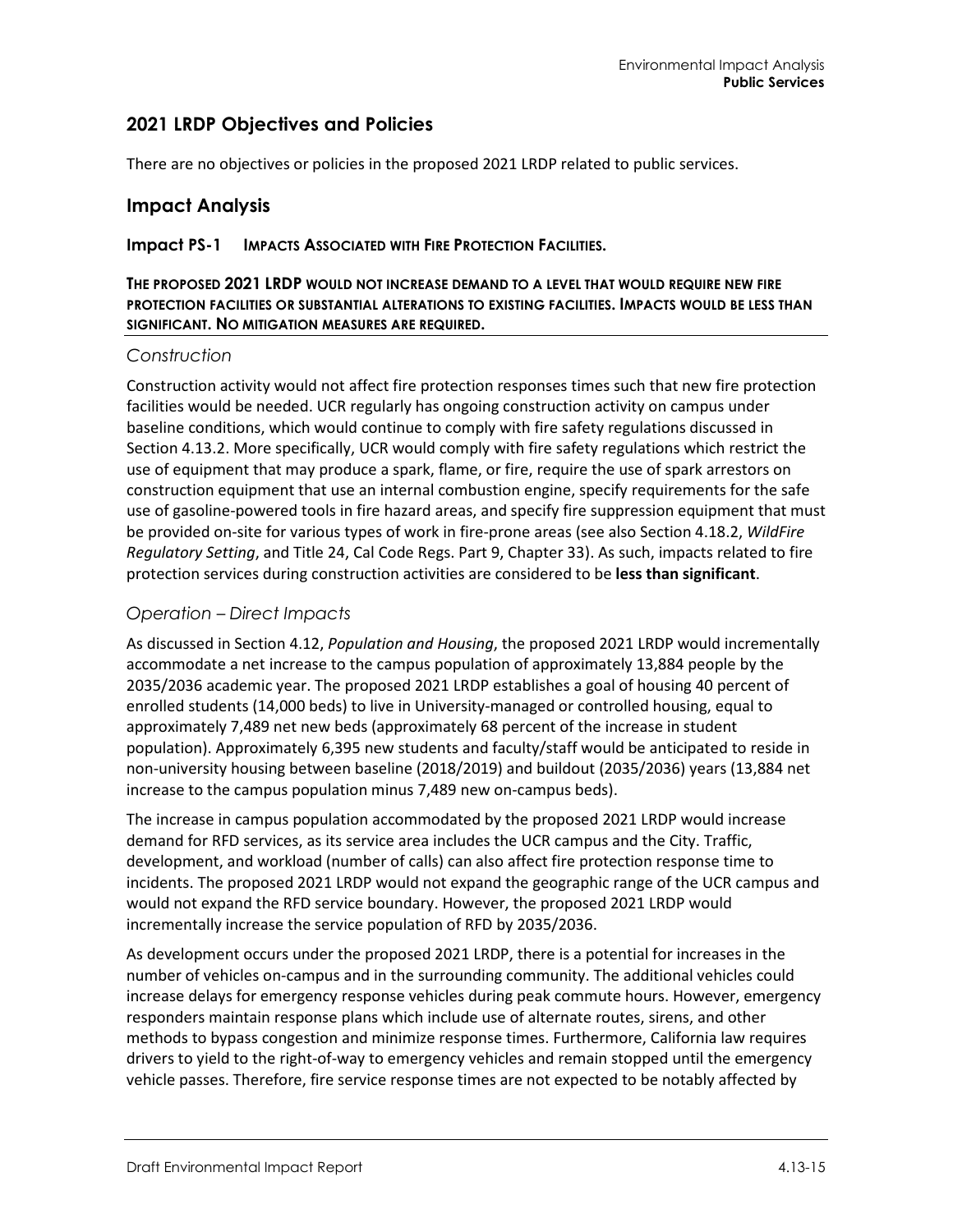campus development under the proposed 2021 LRDP and are not directly proportional to increases in regional VMT.

As discussed in Section 4.12, *Population and Housing*, the City's population is anticipated to increase by 16,286 residents between 2020 and 2035. It can be anticipated that RFD would potentially need to increase fire protection staff, and potentially additional equipment, to accommodate an increased call volume. As continuing best practice, UCR would continue its partnership with RFD to ensure adequate fire and emergency service levels to UCR facilities. This partnership includes consultation on the adequacy of emergency access routes to all new UCR buildings. UCR would also continue to work closely with external fire management partners related to regional wildfire prevention, including the CAL FIRE, and other local fire jurisdictions. As mentioned previously, UCR and RFD is currently working on preparing an updated MOU.

Implementation of the proposed 2021 LRDP would also develop approximately 5.5 million gsf of new facility space on campus. However, the proposed 2021 LRDP would not fundamentally change the nature of campus operations, and several older structures would be retrofitted or replaced with modern structures requiring compliance with current and more stringent fire code requirements, providing fire safety benefits in comparison to the baseline structures. Proposed developments would primarily be infill development in locations generally already served by existing fire access lanes and emergency infrastructure such as hydrants, water lines, and call boxes. Additionally, campus development under the proposed 2021 LRDP would be designed to comply with building and fire codes and include appropriate fire safety measures and equipment, including but not limited to, use of fire retardant building materials, inclusion of emergency water infrastructure (fire hydrants and sprinkler systems), installation of smoke detectors and fire extinguishers, emergency response notification systems, and provision of adequate emergency access ways for emergency vehicles. The UCR Fire Marshal would review and approve all development plans and conduct an inspection to ensure adequate fire access, as well as fire prevention, for each new project in accordance with current California building and fire codes. The campus would also continue to implement the UCR Emergency Management Plan, which addresses the campus community's planned response to emergency access on the campus. The UCR Fire Marshal and staff would continue to implement campus-wide fire prevention programs. These actions, mandated by State law, would limit the number of incidents requiring the RFD to respond to on-campus calls, further minimizing additional demand for fire protection services.

The increase in campus population accommodated by the proposed 2021 LRDP may increase the RCFD's call volume, although to a lesser degree than RFD. As described in Section 4.14, *Population and Housing*, the proposed 2021 LRDP off-campus population would be distributed throughout the Inland Southern California region and, subsequently, across fire protection districts. The RCFD provides fire protection services to several cities in Riverside County, including cities neighboring Riverside, such as Moreno Valley, Eastvale, and Jurupa Valley.

Fire protection facility maintenance and acquisition needs in the region are regularly evaluated by jurisdictions with respect to population growth, locational needs, and budget. The City's ongoing budget process assesses the needs for RFD service and infrastructure to meet goals and standards. Likewise, the County's budget and RCFD's strategic planning process for new stations evaluates multiple factors for new stations, including area needs and land acquisition costs. Through the collection of development impact fees and tax revenue, increases in the demand for public services, including fire facilities, would be addressed as part of general plan implementation for the respective jurisdictions.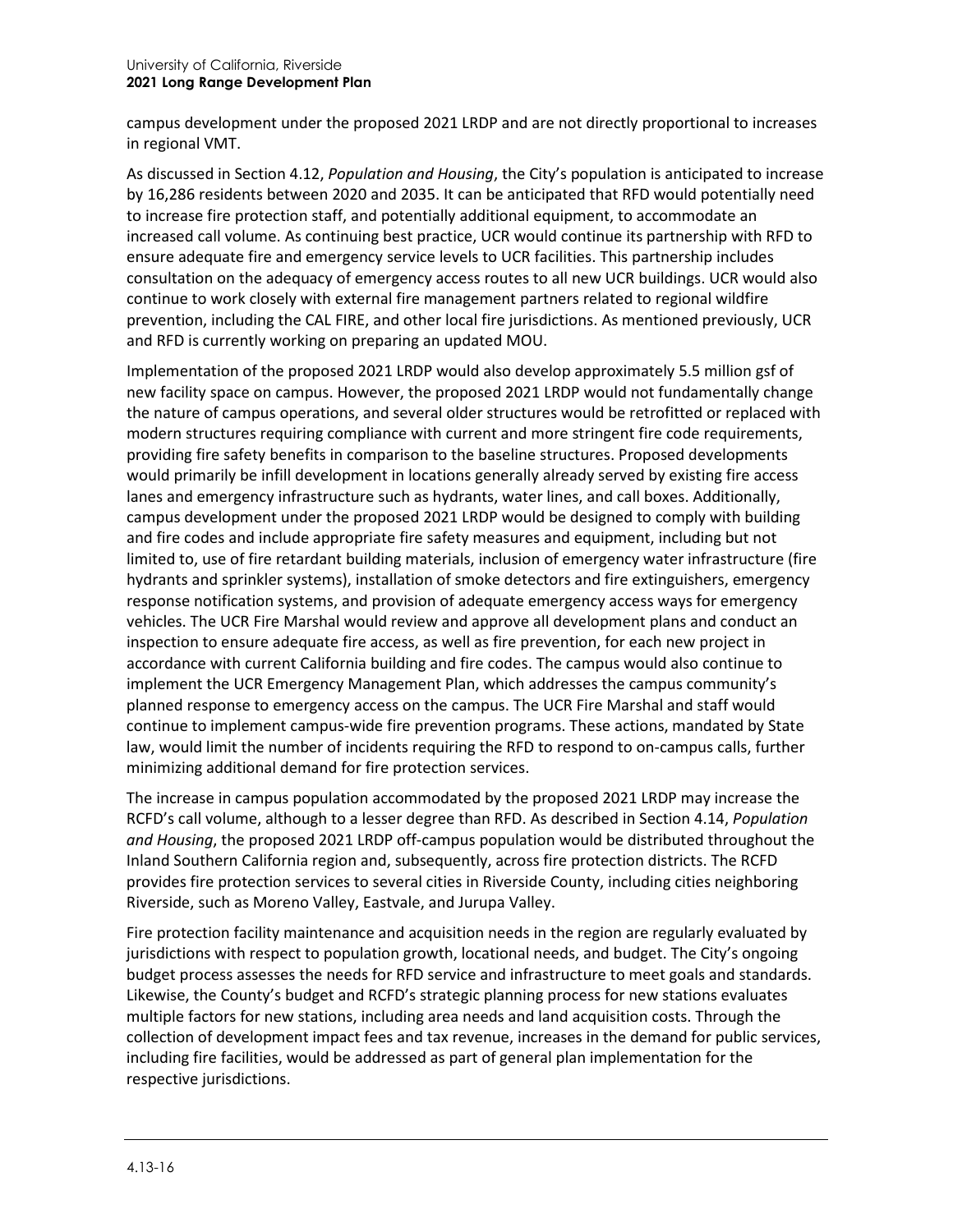The proposed 2021 LRDP's incremental contribution to demand for new fire protection services would be offset by payment of proportionate property taxes, sales taxes, and/or Development Impact Fees to the jurisdictions that would result from increased population growth. New oncampus structures envisioned in the proposed 2021 LRDP would be in the existing service area of RFD and would not require expansion of the service area or for the RFD to respond to calls in a new or more distance area. The population growth accommodated under the proposed 2021 LRDP would be negligible compared to the existing service population of the RFD and would not require the construction of new or expanded fire protection facilities. Population growth accommodated under the proposed 2021 LRDP may contribute to a cumulative need for additional fire protection, but would not, by itself, necessitate the need for substantial new fire protection facilities (see Section 4.13.4 below).

The proposed 2021 LRDP would not result in in substantial adverse physical impacts associated with the provision of new or physically altered fire protection facilities, or the need for new or physically altered fire protection facilities in order to maintain acceptable service ratios, response times or other performance objectives, and impacts would be **less than significant.**

#### **Mitigation Measures**

No mitigation is required.

#### **Significance After Mitigation**

Impacts would be less than significant without mitigation.

**Impact PS-2 IMPACTS ON SCHOOL FACILITIES.**

**IMPLEMENTATION OF THE PROPOSED 2021 LRDP WOULD INCREMENTALLY INCREASE THE ENROLLMENT OF STUDENTS IN REGIONAL PUBLIC SCHOOLS BY AN ESTIMATED 2,575 STUDENTS, WHICH WOULD BE ACCOMMODATED BY THE EXISTING AND PLANNED CAPACITY OF LOCAL SCHOOL DISTRICTS. THEREFORE, THE PROPOSED 2021 LRDP WOULD NOT RESULT IN THE NEED FOR THE PROVISION OF NEW OR PHYSICALLY ALTERED SCHOOLS. IMPACTS WOULD BE LESS THAN SIGNIFICANT. NO MITIGATION MEASURES ARE REQUIRED.**

#### *Construction*

The proposed 2021 LRDP envisions new and renovated structures and facilities on the UCR campus which would require construction. While the development accommodated under the proposed 2021 LRDP would result in limited short-term construction employment opportunities, the City had an unemployment rate of 3.6 percent in 2019 and the county had an unemployment rate of 4.2 percent (California Employment Development Department 2020). Additionally, regional construction jobs occur on a temporary basis which allows construction workers to move onto new jobs in the region. Given these factors, it is anticipated that there is a sufficient construction workforce in the City and surrounding county area to meet the proposed 2021 LRDP needs. While some construction workers may choose to temporarily stay in the City or nearby areas in the county, it is assumed that the majority of workers would remain in their current residences in the local area, and few would require the accommodations of hotels and motels in the City or near the UCR campus. Therefore, construction of the proposed 2021 LRDP would not result in the need for additional housing and services. Therefore, the construction workforce would not substantially increase student enrollment at schools in the project area, such as those listed in [Table 4.13-4.](#page-5-0)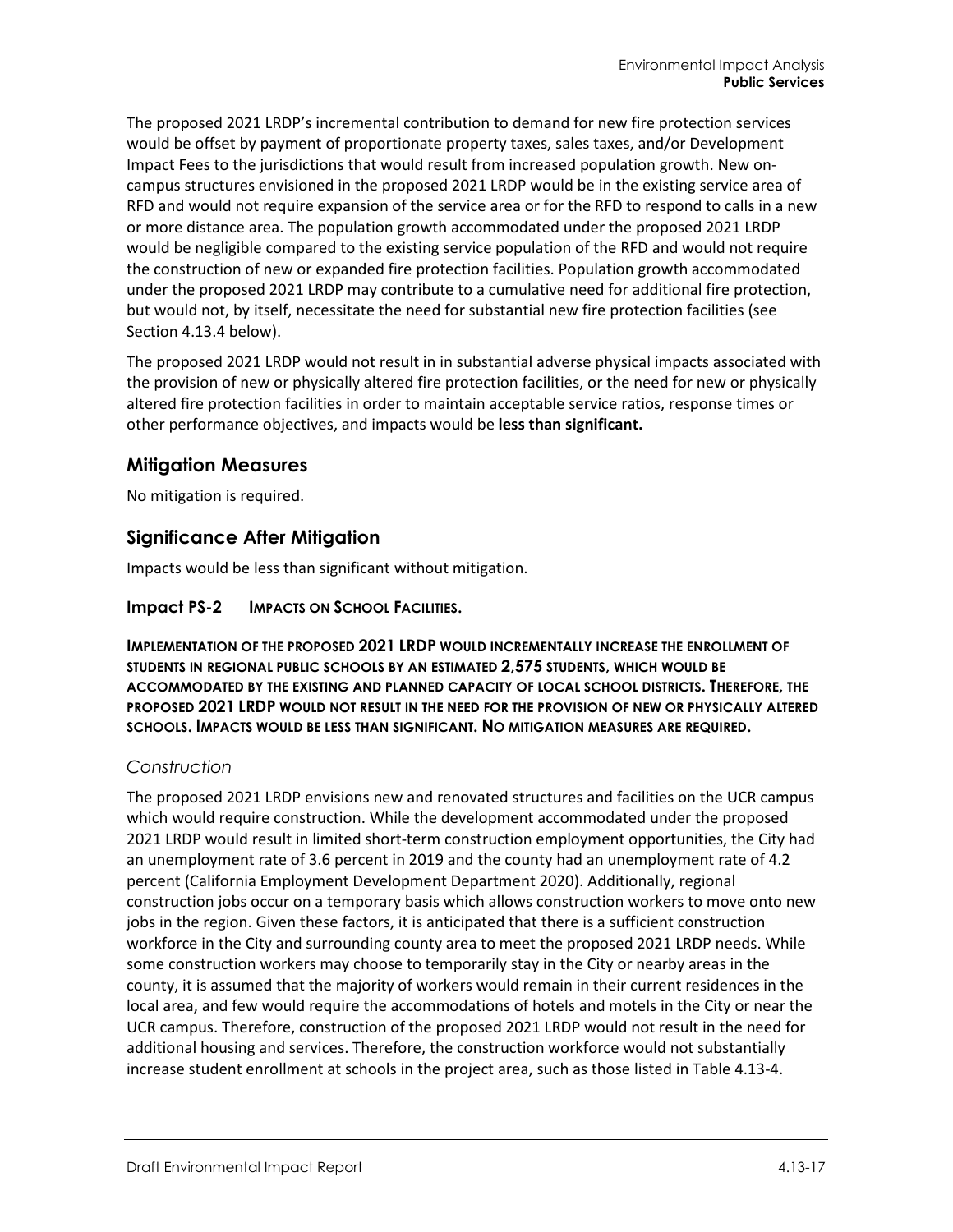Construction impacts related to increased student populations under the proposed 2021 LRDP would be **less than significant**.

#### *Operation – Direct Impacts*

This analysis estimates the number of school-age children that would be accommodated under the proposed 2021 LRDP by using the methodology described in Section 4.13.3. This analysis assumes that the percent of UCR students living with children would be similar to results from the 2016 UC survey (1.7 percent of undergraduate students and 14 percent of graduate students). The analysis also assumes that the percent of housing units in Riverside County with children and average household size for housing units with children would remain steady in future years; however, it should be noted that average household sizes are anticipated to decline slightly in southern California between 2016 and 2040 (SCAG 2016). This trend has continued in California through the 2020 pandemic year, with a decline in 14,000 newborns in comparison to 2019 (Los Angeles Times 2020). Therefore, this analysis is conservative.

The proposed 2021 LRDP would accommodate an additional 7,419 undergraduate students and 3,659 graduate students by 2035/2036. Using the data from the 2016 UC survey as a guide, an estimated 126 undergraduate students (7,419 x 1.7 percent) and 512 graduate students (3,659 x 14 percent), or a total of 638 students, would be parents living with children. It is assumed in this analysis that each student would occupy an individual housing unit.

The proposed 2021 LRDP would accommodate an additional 2,806 faculty and staff by 2035/2036. It is assumed in this analysis that each faculty and staff member would occupy an individual housing unit. Assuming the percent of housing units with children in Riverside County remains the same in 2035/2036, it is estimated that 37 percent of these housing units, or 1,038 housing units, would contain children (2,806 x 37 percent).

Therefore, it is estimated that 638 student housing units and 1,038 faculty and staff housing units, or a total of 1,676 UCR-affiliated housing units, would live with children in 2035/2036. However, this figure includes all children under the age of 18, not only school-age children. Assuming that the percent of housing units with children in Riverside County with at least one school-age child remains the same in 2035/2036, it is estimated that 83 percent of these housing units, or approximately 1,392 housing units, would contain school-age children (1,676 x 83 percent).

The next step is to estimate the total number of school-age children that resided in UCR-affiliated housing units. Assuming the average family size in Riverside County remains 3.85 persons with an average of 1.85 children per housing unit, these 1,392 UCR-affiliated housing units would include an estimated 2,575 school-age children (1,392 x 1.85). [Table 4.13-7](#page-18-0) provides an overview of the estimated increase in school-age children from UCR-affiliated housing units that would be accommodated by the proposed 2021 LRDP.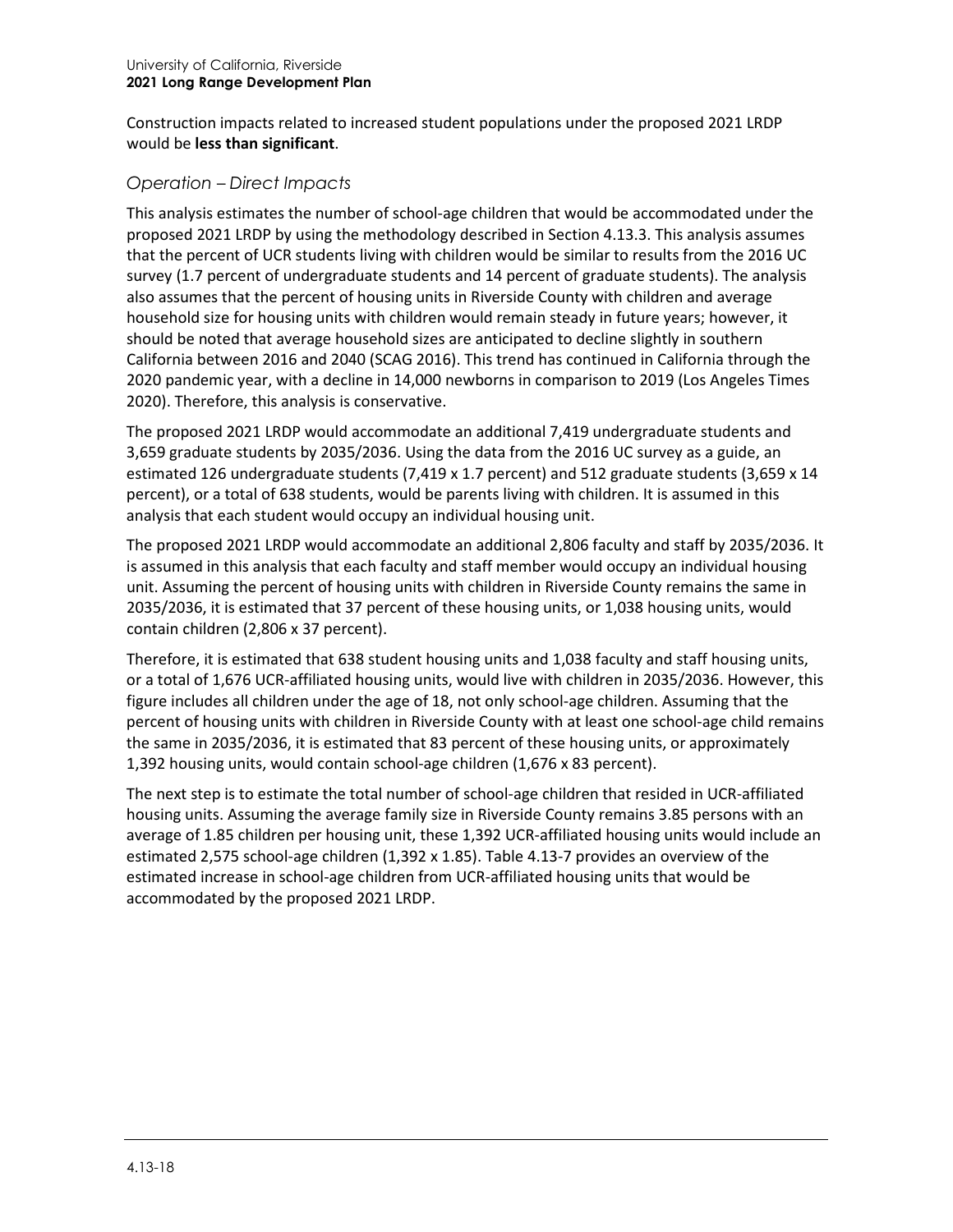| Campus<br>Population             | <b>New UCR</b><br><b>Population</b><br><b>Accommodated</b><br>by the<br><b>Proposed 2021</b><br>LRDP <sup>1</sup> | Living<br>with<br>Children <sup>2</sup><br>(%) | <b>Housing</b><br>Units with<br><b>Children</b> | <b>Housing</b><br>units with<br>School-Age<br>Children <sup>3</sup><br>(%) | <b>Housing</b><br>units with<br>School-Age<br><b>Children</b> | Average<br><b>Children</b><br>per<br><b>Housing</b><br>Unit <sup>4</sup> | <b>Number</b><br>of<br>School-<br>Age<br>Children |
|----------------------------------|-------------------------------------------------------------------------------------------------------------------|------------------------------------------------|-------------------------------------------------|----------------------------------------------------------------------------|---------------------------------------------------------------|--------------------------------------------------------------------------|---------------------------------------------------|
| Undergraduate<br><b>Students</b> | 7.419                                                                                                             | 1.7                                            | 126                                             | 83                                                                         | 105                                                           | 1.85                                                                     | 194                                               |
| Graduate<br><b>Students</b>      | 3.659                                                                                                             | 14                                             | 512                                             | 83                                                                         | 425                                                           | 1.85                                                                     | 786                                               |
| Faculty/Staff                    | 2,806                                                                                                             | 37                                             | 1,038                                           | 83                                                                         | 862                                                           | 1.85                                                                     | 1,595                                             |
| Total                            | 13,884                                                                                                            |                                                | 1,676                                           |                                                                            | 1,392                                                         |                                                                          | 2,575                                             |

#### <span id="page-18-0"></span>**Table 4.13-7 Estimate of School-Age Children of Campus Population (2035/2036)**

1UCR 2021 LRDP

2UC 2016; U.S. Census 2019

3 U.S. Census 2019

4U.S. Census 2019

UCR = University of California, Riverside

The approximately 2,575 new school-age children anticipated under the proposed 2021 LRDP would attend schools in the Inland Southern California. These school-age students would be added incrementally between 2018/2019 and 2035/2036. It is likely that some of these students would already attend the school prior to their parent/guardian attending UCR as a student or employed as a member of faculty or staff and that some of them would attend a non-public school.

As discussed in Section 4.12, *Population and Housing*, the proposed 2021 LRDP would provide housing for a portion of the student population living with children in on-campus family housing. It is anticipated that the 6,395 new students and faculty/staff residing in non-UCR housing would live in areas across the region and be distributed across school districts. It can be expected, based on existing trends that a portion of the population residing in non-UCR-affiliated housing would reside in the City. School-age students living on campus or in the City would likely be served by RUSD.

The RUSD Facilities Planning and Development Department evaluates the need for new and existing schools in the district. This complex task is based on an ongoing analysis of demographics, including projecting growth in the population of school age children from kindergarten through high school. Upon implementation of its Facilities Master Plan, which guides development for the next 15-20 years, RUSD will be able to accommodate approximately 45,500 students district-wide, an increase of approximately 3,500 students (RUSD 2016). As stated above, the proposed 2021 LRDP is anticipated to add approximately 2,575 new school-age students. If all these students attended RUSD schools, the district would have capacity for these students. However, the likelihood that all 2,575 new school-age students would attend RUSD schools is extremely low, based on a survey of the existing distribution of the campus population as described in Section 4.12, *Population and Housing*. Furthermore, as noted above, many of these students may already be residing in the school district and not constitute new students.

The RUSD Facilities Master Plan prioritizes replacing temporary portable facilities with permanent facilities, renovating gymnasiums, undertaking energy efficient upgrades, constructing maker labs and STEAM facilities, and constructing multi-purpose rooms to meet the needs of a growing student population. Potential environmental impacts related to the construction of new or expanded school facilities would be assessed on a project-specific level (RUSD 2016). In 2016, residents in the RUSD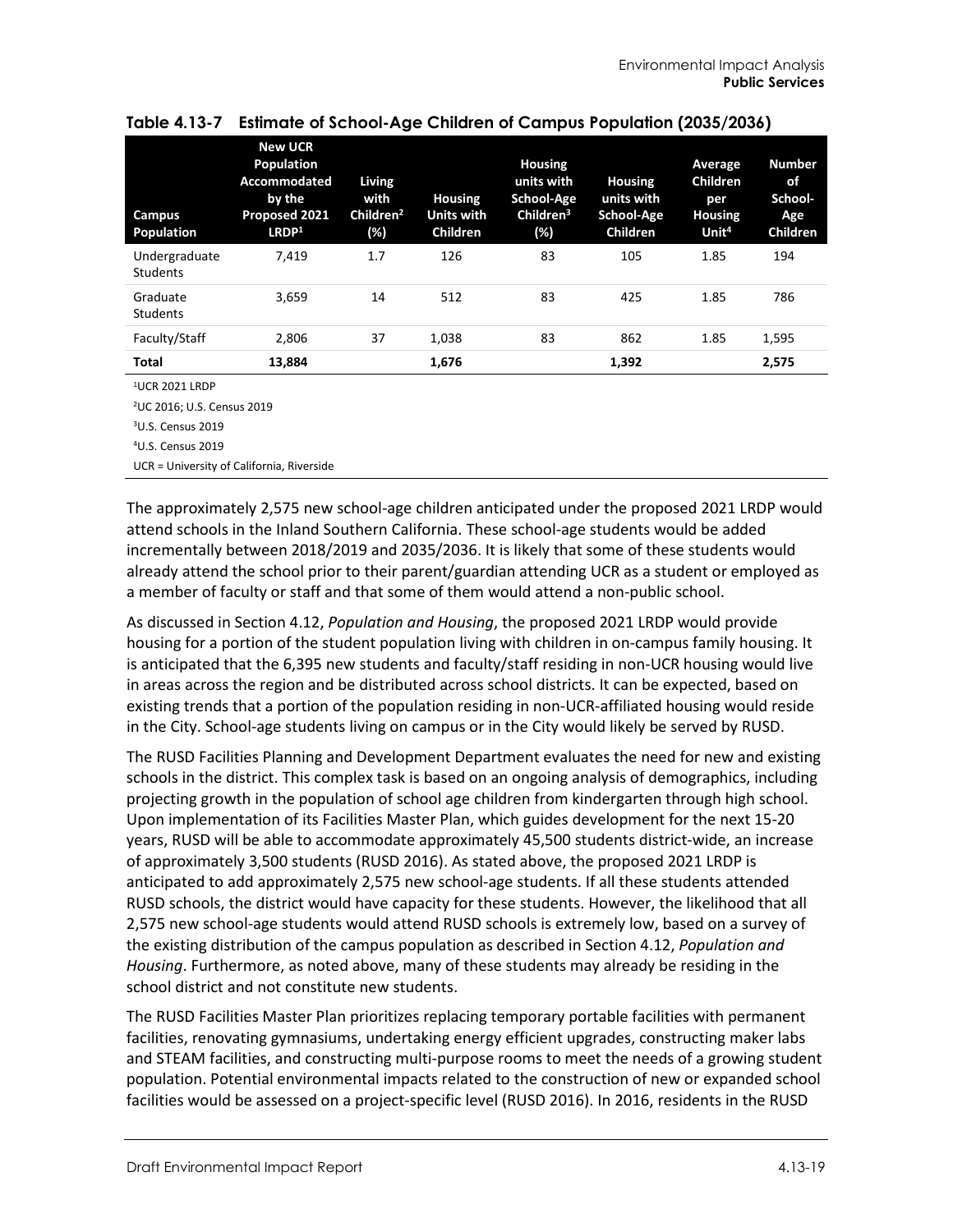service area voted on a \$392 million bond measure to upgrade and improve aging RUSD campuses and classrooms, including building new facilities and new schools (RUSD 2020a).

Approximately 64[1](#page-19-1)<sup>1</sup> school-age children would be accommodated in on-campus family housing. School-age students in housing units on campus or in the neighborhoods near UCR would likely attend Highland Elementary, Emerson Elementary, Riverside STEAM Academy, University Heights Middle School, John W. North High School, and Longfellow Elementary, because these are the closest RUSD public schools to the campus. [Table 4.13-8](#page-19-0) shows the current enrollment and capacity at each school upon implementation of the long-term facility plans described above.

| School                                     | Approximate<br><b>Distance to UCR</b><br><b>LRDP Boundary</b><br>(miles) | <b>Grades Served</b>             | 2019-20<br>Enrollment <sup>1</sup> | <b>Total</b><br>Capacity <sup>2</sup> | Remaining<br>Capacity |
|--------------------------------------------|--------------------------------------------------------------------------|----------------------------------|------------------------------------|---------------------------------------|-----------------------|
| <b>Highland Elementary</b>                 | 0.14                                                                     | Kindergarten-6 <sup>th</sup>     | 658                                | 850                                   | 192                   |
| Emerson Elementary                         | 0.20                                                                     | Kindergarten-6 <sup>th</sup>     | 670                                | 900                                   | 230                   |
| Riverside STEAM<br>Academy                 | 0.25                                                                     | Kindergarten-6 <sup>th</sup>     | 604                                | 900                                   | 296                   |
| <b>University Heights</b><br>Middle School | 0.25                                                                     | 7 <sup>th</sup> -8 <sup>th</sup> | 870                                | 900                                   | 30                    |
| John W. North High<br>School               | 0.39                                                                     | $9th - 12th$                     | 2,254                              | 2,500                                 | 246                   |
| Longfellow<br>Elementary                   | 0.76                                                                     | Kindergarten-6 <sup>th</sup>     | 724                                | 750                                   | 26                    |

<span id="page-19-0"></span>

|  | Table 4.13-8 Public School Enrollment and Capacity |  |  |  |  |
|--|----------------------------------------------------|--|--|--|--|
|--|----------------------------------------------------|--|--|--|--|

UCR = University of California, Riverside; LRDP = Long Range Development Plan

Source: 1Education Data Partnership 2021, census day enrollment used; 2RUSD 2016

As shown in [Table 4.13-8,](#page-19-0) some schools such as Longfellow Elementary and University Heights Middle School have limited capacity for additional enrollment after implementation of long-term facility plans. However, RUSD does not guarantee space at a specific school in the district. The district uses an assignment process that matches a student with the closet available school, considering space limitations or class size constraints and other factors such as sibling continuity (RUSD 2020b). Additionally, RUSD may revise the attendance boundaries for schools at capacity, which would change enrollment without the need to add facilities. If that is not feasible, schools might add temporary portable classrooms (A. Gonzalez 2020). The addition of portable classrooms typically does not result in significant environmental impacts. Therefore, implementation of the proposed 2021 LRDP would not result in substantial adverse physical impacts associated with the provision of new or physically altered governmental facilities, need for new or physically altered governmental facilities.

Additionally, applicants for new development would be required to pay State-mandated school impact fees (as applied under the 1987 Mitigation Fee Act and codified in Section 66000 of the California State Legislature). RUSD and all other school districts are authorized to collect a fee per square foot for new residential development pursuant to Government Code Section 65995(b)(2) for new private industrial, commercial, or residential construction that exceeds 500 square feet (RUSD

<span id="page-19-1"></span><sup>&</sup>lt;sup>1</sup> Based on the housing demand model spreadsheet (September 22, 2019), there would be approximately 356 family housing units with buildout of the 2021 LRDP. Assuming an average of 1.85 children per housing unit, there would be approximately 641 children (assuming all are school-age children).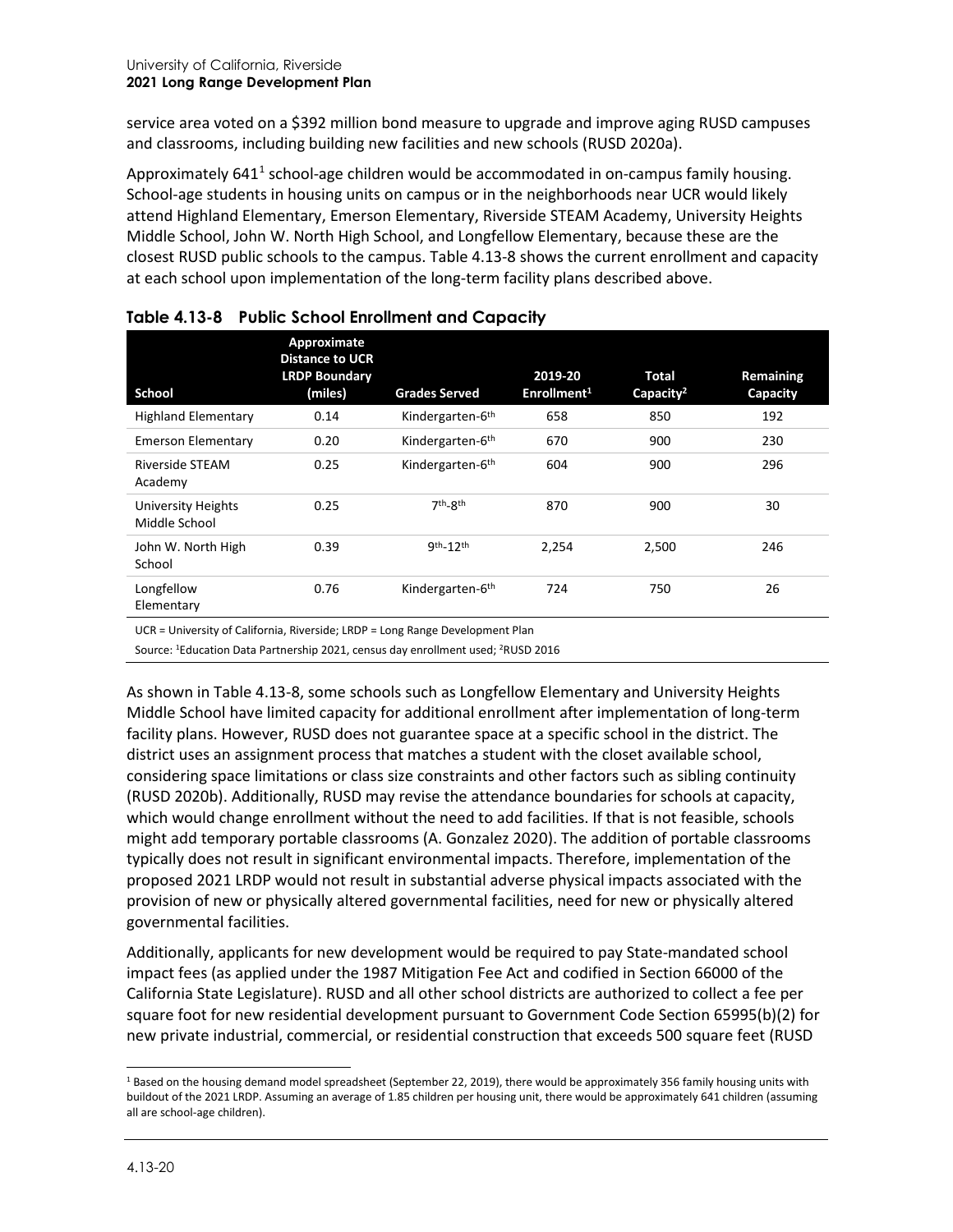2020b). UCR provides family housing options for a portion of its student population. Developer fees are not collected for on-campus housing development, as this regulation does not apply to public institutions, including UCR facilities. However, non-campus-affiliated housing constructed to support an increase in population would be required to pay school impact fees.

Furthermore, any project associated with expanding school facilities, whether related to the construction of new facilities or modernization of existing facilities, would be subject to projectspecific environmental review and mitigation pursuant to CEQA. It is the responsibility of the school districts to comply with CEQA requirements. Compliance with federal, State, and local regulations would be required prior to the construction of the new facilities.

Therefore, the proposed 2021 LRDP would not result in significant environmental impacts associated with the need for the provision of new or physically altered schools, and impacts would be **less than significant**.

#### **Mitigation Measures**

No mitigation measures are required.

#### **Significance After Mitigation**

Impacts associated with the provision or need for new or physically altered school facilities would be less than significant without mitigation.

## 4.13.4 Cumulative Impacts

#### **Fire Protection Facilities**

The RFD has an existing need for new equipment and potential facilities. For example, Measure Z, which was passed in November 2016, identified the need to replace RFD vehicles. The proposed 2021 LRDP may contribute to a cumulative need for a new fire station, due to existing need for new facilities and equipment because of previous years of deferment. However, as this is a need that currently exists, the addition of the proposed 2021 LRDP would not independently create this need. Additionally, revenue from Measure Z since 2016 has helped fund the RFD and replace some of the needed vehicles. There are no specific plans at this point for new RFD facilities, such as a new fire station or expansion of an existing station. If new RFD facilities are needed in the future, such facilities will undergo their own environmental review pursuant to CEQA when details about the project are known. While there are no specific plans at this juncture for a new RFD facility, in the event a new fire station is required, it would be in the city limits of Riverside. Development of fire stations typically only disturb between 0.5 and 1 acre of land. A new RFD station would likely be on an infill lot (between 0.5 and 1 acre), since most of the City is highly developed and urbanized. The development at such a scale (a two-story high fire station on less than 1 acre of land) is unlikely to result in a significant and unavoidable environmental impact.

Given the nature of such a project (fire station) and its size, the environment documents pursuant to CEQA for a fire station construction or expansion would typically require a categorical exemption or negative declaration. Additionally, the City's planning process has already accounted for potential growth that may require an expansion of fire services throughout the City in its General Plan. Fire protection services are maintained and expanded through property taxes and collection of fees that grow incrementally as development occurs within a service area. Providing for new equipment, facilities and staffing is assessed as part of the City's annual fiscal budget process. The growth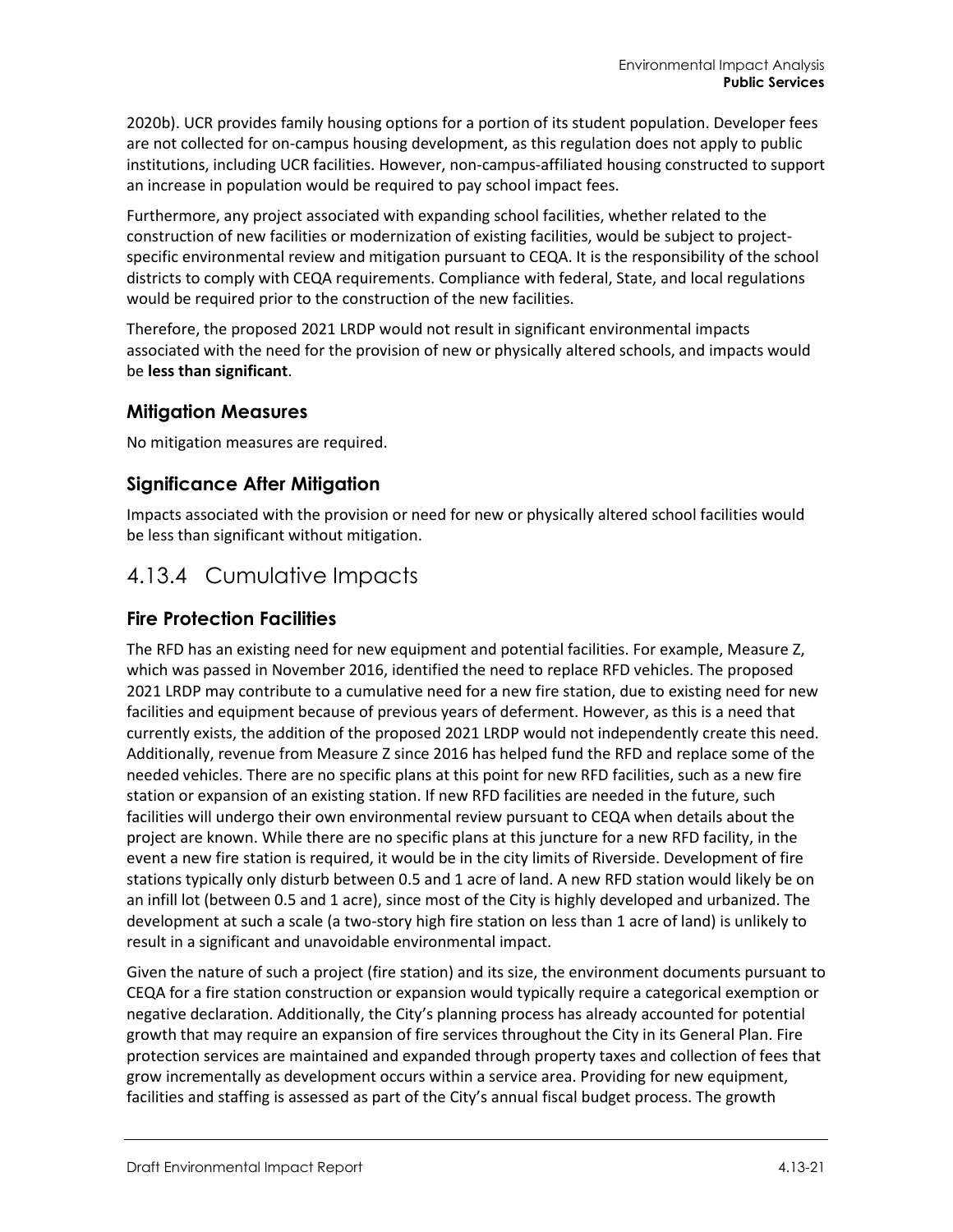projections of the City's General Plan and County General Plan used as the basis of the cumulative impacts analysis in this Draft EIR take into consideration future growth anticipated in the region. Therefore, based on such acknowledgment of, and planning for, future growth in the City and Riverside County, and the regional fire protection needs, significant cumulative impacts related to adverse physical impacts from new or physically altered fire protection facilities (Impact PS-1), would not occur. Cumulative impacts would be **less than significant and not result in a cumulatively considerable contribution to cumulative impacts**.

## **School Facilities**

The geographic context for cumulative effects associated with demand for school facilities is the Inland Southern California region. Growth in the region may contribute more school-aged children that could enroll in the public-school system. A portion of the school-age students associated with the increase in student enrollment and faculty/staff would occur in the RUSD service area. Upgraded school facilities already planned by RUSD would adequately serve cumulative student growth. For example, the RUSD 2016 Facilities Master Plan would facilitate an increase in student enrollment of approximately 3,500 students (RUSD 2016).

Development projects associated with increased population growth would also be required to pay impact fees consistent with local jurisdiction requirements to ensure the adequate provision of future facilities associated with public services, including schools. As part of the renovation and revitalization process, school projects would undergo project-specific environmental review under CEQA and be required to comply with federal, State and local regulations related to their physical impacts on the environment. For some projects, adherence to regulations may not adequately avoid or reduce incremental impacts and require additional project-specific mitigation measures. Overall, however, the proposed 2021 LRDP's incremental increase in demand for school facilities (Impact PS-2) would be **less than significant and not result in a cumulatively considerable contribution to cumulative impacts.**

## 4.13.5 References

- California Department of Forestry and Fire Protection (CAL FIRE). 2019. 2019 California Strategic Fire Plan. [https://www.fire.ca.gov/media/5504/strategicplan2019-final.pdf.](https://www.fire.ca.gov/media/5504/strategicplan2019-final.pdf)
- California Employment Development Department. 2020. Monthly Labor Force Data for Cities and Census Designated Places (CDP): Annual Average 2019-Revised. https://www.labormarketinfo.edd.ca.gov/data/labor-force-and-unemployment-for-citiesand-census-areas.html.
- California Office of Emergency Services. 2018. California State Hazard Mitigation Plan. [https://www.caloes.ca.gov/HazardMitigationSite/Documents/002-](https://www.caloes.ca.gov/HazardMitigationSite/Documents/002-2018%20SHMP_FINAL_ENTIRE%20PLAN.pdf) [2018%20SHMP\\_FINAL\\_ENTIRE%20PLAN.pdf.](https://www.caloes.ca.gov/HazardMitigationSite/Documents/002-2018%20SHMP_FINAL_ENTIRE%20PLAN.pdf)
- Ed-Data 2021a. School Summaries for Riverside STEM Academy, REACH Leadership STEAM Academy, Highland Elementary, Longfellow Elementary, University Heights Middle School, John W. North High School. [http://www.ed-data.org/school/Riverside/Riverside-](http://www.ed-data.org/school/Riverside/Riverside-Unified/University-Heights-Middle)[Unified/University-Heights-Middle](http://www.ed-data.org/school/Riverside/Riverside-Unified/University-Heights-Middle) .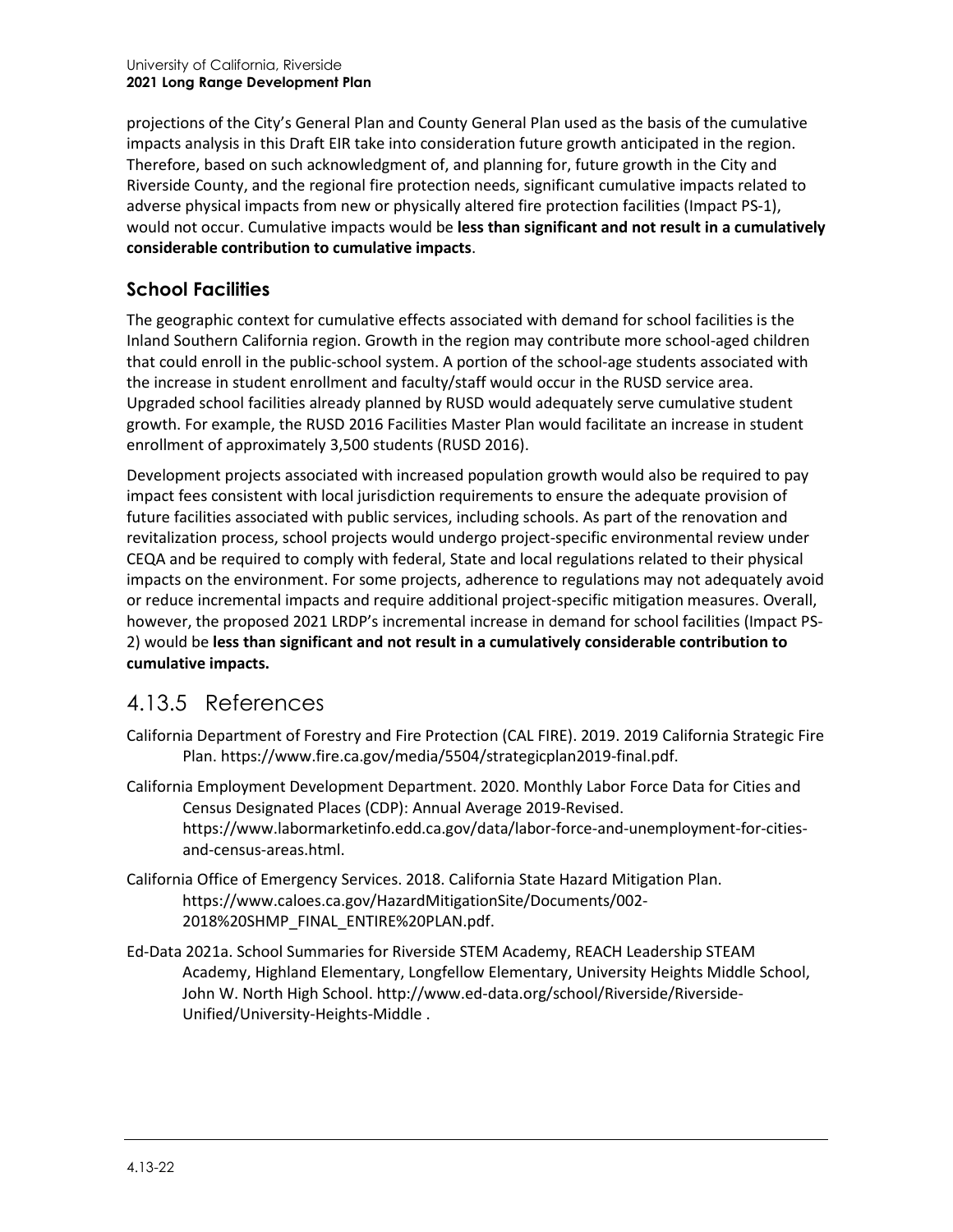\_\_\_\_\_\_. 2021b. District Summaries for Alvord Unified School District, Chino Valley Unified, Colton Joint Unified, Corona-Norco Unified, Fontana Unified, Moreno Valley Unified, Murrieta Valley Unified, Redlands Unified, Rialto Unified, Riverside Unified, Palm Springs Unified, Perris Elementary, Perris Union High, Yucaipa-Calimesa Joint Unified. [http://www.ed](http://www.ed-data.org/district/)[data.org/district/.](http://www.ed-data.org/district/)

Gonzalez, Anazele. "Re: FW: RUSD facilities inquiry." 18 May 2020.

- Los Angeles Times. 2020. California population growth hits records lows, stifled by COVID-19 and continued exodus. Article dated December 16, 2020. https://www.latimes.com/california/story/2020-12-16/california-population-growth-hitsrecord-lows-fueled-by-covid-19-continued-exodus.
- Ramirez, S. 2018. What life is like at Station 4, which houses Riverside's busiest fire engine. Published in the *Press-Enterprise.* January 12, 2018. [https://www.pe.com/2018/01/12/what-life-is-like-at-station-4-riversides-busiest-fire](https://www.pe.com/2018/01/12/what-life-is-like-at-station-4-riversides-busiest-fire-station/)[station/.](https://www.pe.com/2018/01/12/what-life-is-like-at-station-4-riversides-busiest-fire-station/)
- Reglen, D. and Scheller, D. 2018. Improving Fire Department Turnout Times: Training v. Sanctions in a High Public Service Motivation Environment. University of Texas at El Paso. [https://localgov.fsu.edu/sites/g/files/upcbnu1196/files/scheller\\_reglen\\_spsa.pdf.](https://localgov.fsu.edu/sites/g/files/upcbnu1196/files/scheller_reglen_spsa.pdf)
- Riverside, City of. 2007. Riverside General Plan 2025 PEIR, 5.13 Public Services. Riverside, CA. Amended November 2012.

[https://riversideca.gov/cedd/sites/riversideca.gov.cedd/files/pdf/planning/general](https://riversideca.gov/cedd/sites/riversideca.gov.cedd/files/pdf/planning/general-plan/vol2/5-13_Public_Services.pdf)[plan/vol2/5-13\\_Public\\_Services.pdf.](https://riversideca.gov/cedd/sites/riversideca.gov.cedd/files/pdf/planning/general-plan/vol2/5-13_Public_Services.pdf)

- \_\_\_\_\_\_. 2016a. City of Riverside Fire Department. [https://riversideca.gov/fire/join-rfd.](https://riversideca.gov/fire/join-rfd)
- \_\_\_\_\_\_. 2016b. Stations. [https://riversideca.gov/fire/about-contact/stations.](https://riversideca.gov/fire/about-contact/stations)
- \_\_\_\_\_\_.2017. City of Riverside Fire Department Strategic Plan 2017-2022. [https://riversideca.gov/fire/sites/riversideca.gov.fire/files/fire/pdf/resources](https://riversideca.gov/fire/sites/riversideca.gov.fire/files/fire/pdf/resources-forms/Strategic-Plan-2017-2022.pdf)[forms/Strategic-Plan-2017-2022.pdf.](https://riversideca.gov/fire/sites/riversideca.gov.fire/files/fire/pdf/resources-forms/Strategic-Plan-2017-2022.pdf)
- \_\_\_\_\_\_. 2020a. Quarterly Performance Report. Fiscal Year 2019-2020. Second Fiscal Quarter. Riverside, CA. October-December 2019.
- \_\_\_\_\_\_. 2020b. Operating Budget Expenditures (Fiscal Years 2018/19 2019/20). [https://riverside.openbook.questica.com/#/visualization/3d4e9d28-2cd2-424e-a941](https://riverside.openbook.questica.com/#/visualization/3d4e9d28-2cd2-424e-a941-d60843e14970) [d60843e14970.](https://riverside.openbook.questica.com/#/visualization/3d4e9d28-2cd2-424e-a941-d60843e14970)
- \_\_\_\_\_\_. 2021. 2020 RFD Annual Stats. https://scontent-sjc3-1.xx.fbcdn.net/v/t1.6435- 9/136437899\_2047327292073592\_6377690665343211861\_n.jpg?\_nc\_cat=109&ccb=1-3& nc sid=730e14& nc ohc=YYM8sAAzGjMAX-96wvK& nc ht=scontent-sjc3-1.xx&oh=092cb587d650cf9a9ee4415d3d715dd6&oe=60EA17BE
- Riverside, County of. 2015. Riverside County General Plan. [https://planning.rctlma.org/General-](https://planning.rctlma.org/General-Plan-Zoning/General-Plan/Riverside-County-General-Plan-2015)[Plan-Zoning/General-Plan/Riverside-County-General-Plan-2015.](https://planning.rctlma.org/General-Plan-Zoning/General-Plan/Riverside-County-General-Plan-2015)

\_\_\_\_\_\_. 2020. Fiscal Year 2020/2021 Adopted Budget. [https://rivco.org/sites/default/files/About%20the%20County/Budget%20and%20Financial%](https://rivco.org/sites/default/files/About%20the%20County/Budget%20and%20Financial%20Information/Financial%20Information/FY-20-21/FY20-21_Adopted_Budget_Volume_1.pdf) [20Information/Financial%20Information/FY-20-21/FY20-](https://rivco.org/sites/default/files/About%20the%20County/Budget%20and%20Financial%20Information/Financial%20Information/FY-20-21/FY20-21_Adopted_Budget_Volume_1.pdf) 21 Adopted Budget Volume 1.pdf.